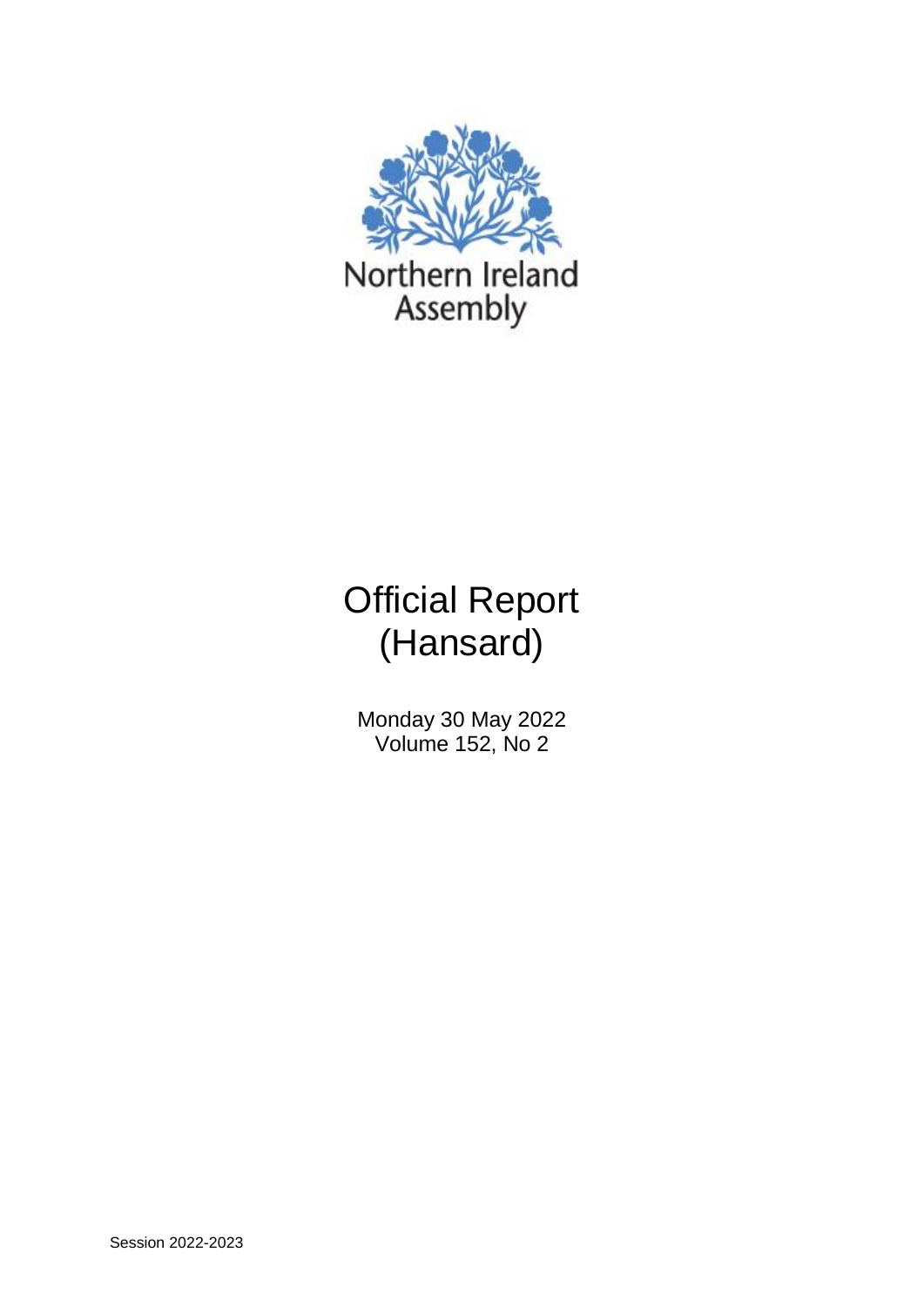# **Contents**

### **Assembly Business**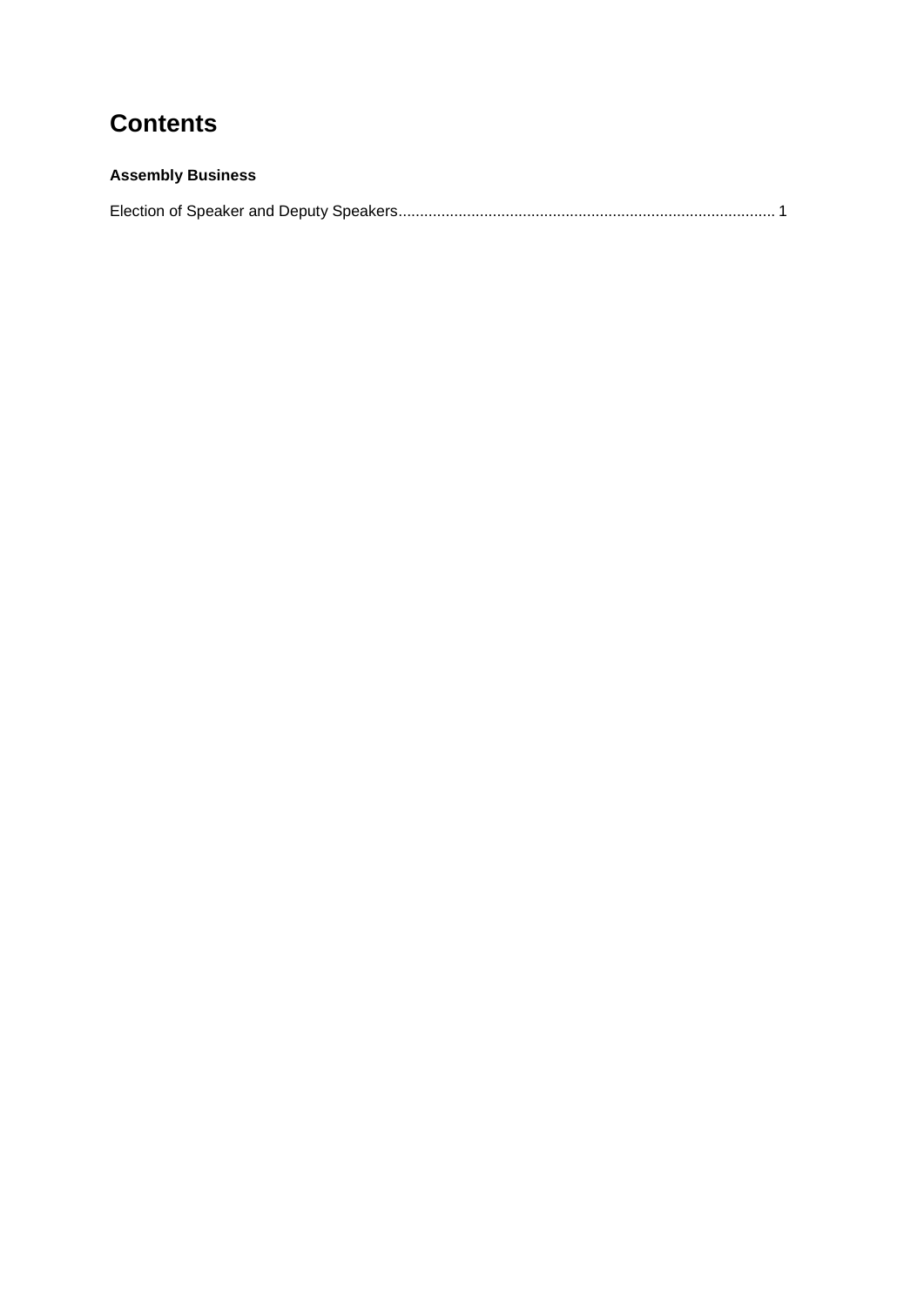## Assembly Members

Aiken, Steve (South Antrim) The Controller of Harvey, Harry (Strangford) Allen, Andy (East Belfast) Allen, Andy (East Antrim) Allister, Jim (North Antrim) and the Muslim Honeyford, David (Lagan Valley) Archibald, Dr Caoimhe (East Londonderry) Hunter, Ms Cara (East Londonderry) Armstrong, Ms Kellie (Strangford) **Irwin, William (Newry and Armagh)** Baker, Danny (West Belfast) The Control of Kearney, Declan (South Antrim) Beattie, Doug (Upper Bann) Kelly, Gerry (North Belfast) Blair, John (South Antrim) The South Structure of Kimmins, Ms Liz (Newry and Armagh) Boylan, Cathal (Newry and Armagh) Kingston, Brian (North Belfast) Bradley, Maurice (East Londonderry) Little-Pengelly, Mrs Emma (Lagan Valley) Bradshaw, Ms Paula (South Belfast) Long, Mrs Naomi (East Belfast) Brett, Phillip (North Belfast) Lyons, Gordon (East Antrim) Brogan, Miss Nicola (West Tyrone) McAleer, Declan (West Tyrone) Brooks, David (East Belfast) McAllister, Miss Nuala (North Belfast) Brown, Patrick (South Down) The McCrossan, Daniel (West Tyrone) Buchanan, Keith (Mid Ulster) **McGlone, Patsy (Mid Ulster)** McGlone, Patsy (Mid Ulster) Buchanan, Tom (West Tyrone) **McGrath, Colin (South Down)** McGrath, Colin (South Down) Buckley, Jonathan (Upper Bann) McGuigan, Philip (North Antrim) Bunting, Ms Joanne (East Belfast) McHugh, Maolíosa (West Tyrone) Butler, Robbie (Lagan Valley) McIlveen, Miss Michelle (Strangford) Cameron, Mrs Pam (South Antrim) McLaughlin, Ms Sinead (Foyle) Carroll, Gerry (West Belfast) **McNulty, Justin (Newry and Armagh)** McNulty, Justin (Newry and Armagh) Chambers, Alan (North Down) McReynolds, Peter (East Belfast) Clarke, Trevor (South Antrim) Mason, Mrs Cathy (South Down) Delargy, Pádraig (Foyle) Mathison, Nick (Strangford) Dickson, Stewart (East Antrim) and Middleton, Gary (Foyle) Dillon, Mrs Linda (Mid Ulster) **Multimers Communist Communist Communist Communist Communist Communist Communist Communist Communist Communist Communist Communist Communist Communist Communist Communist Communist Communist** Dodds, Mrs Diane (Upper Bann) Murphy, Miss Áine (Fermanagh and South Tyrone) Dolan, Miss Jemma (Fermanagh and South Tyrone) Murphy, Conor (Newry and Armagh) Donnelly, Danny (East Antrim) Nesbitt, Mike (Strangford) Dunne, Stephen (North Down) Ní Chuilín, Ms Carál (North Belfast) Durkan, Mark (Foyle) Nicholl, Ms Kate (South Belfast) Easton, Alex (North Down) O'Dowd, John (Upper Bann) Eastwood, Ms Sorcha (Lagan Valley) O'Lynn, Dr Patricia (North Antrim) Egan, Ms Connie (North Down) O'Neill, Ms Michelle (Mid Ulster) Elliott, Tom (Fermanagh and South Tyrone) O'Toole, Matthew (South Belfast) Ennis, Mrs Sinéad (South Down) Poots, Edwin (South Belfast) Erskine, Mrs Deborah (Fermanagh and South Tyrone) Reilly, Ms Aisling (West Belfast) Ferguson, Mrs Ciara (Foyle) **Reading Communist Communist Communist Communist Communist Communist Communist Communist Communist Communist Communist Communist Communist Communist Communist Communist Communist Communist Commu** Flynn, Miss Órlaithí (West Belfast) Sheehan, Pat (West Belfast) Forsythe, Ms Diane (South Down) Sheerin, Ms Emma (Mid Ulster) Frew, Paul (North Antrim) Stewart, John (East Antrim) Gildernew, Colm (Fermanagh and South Tyrone) Sugden, Ms Claire (East Londonderry) Givan, Paul (Lagan Valley) **Swann, Robin (North Antrim)** Swann, Robin (North Antrim) Hargey, Miss Deirdre (South Belfast) Tennyson, Eóin (Upper Bann)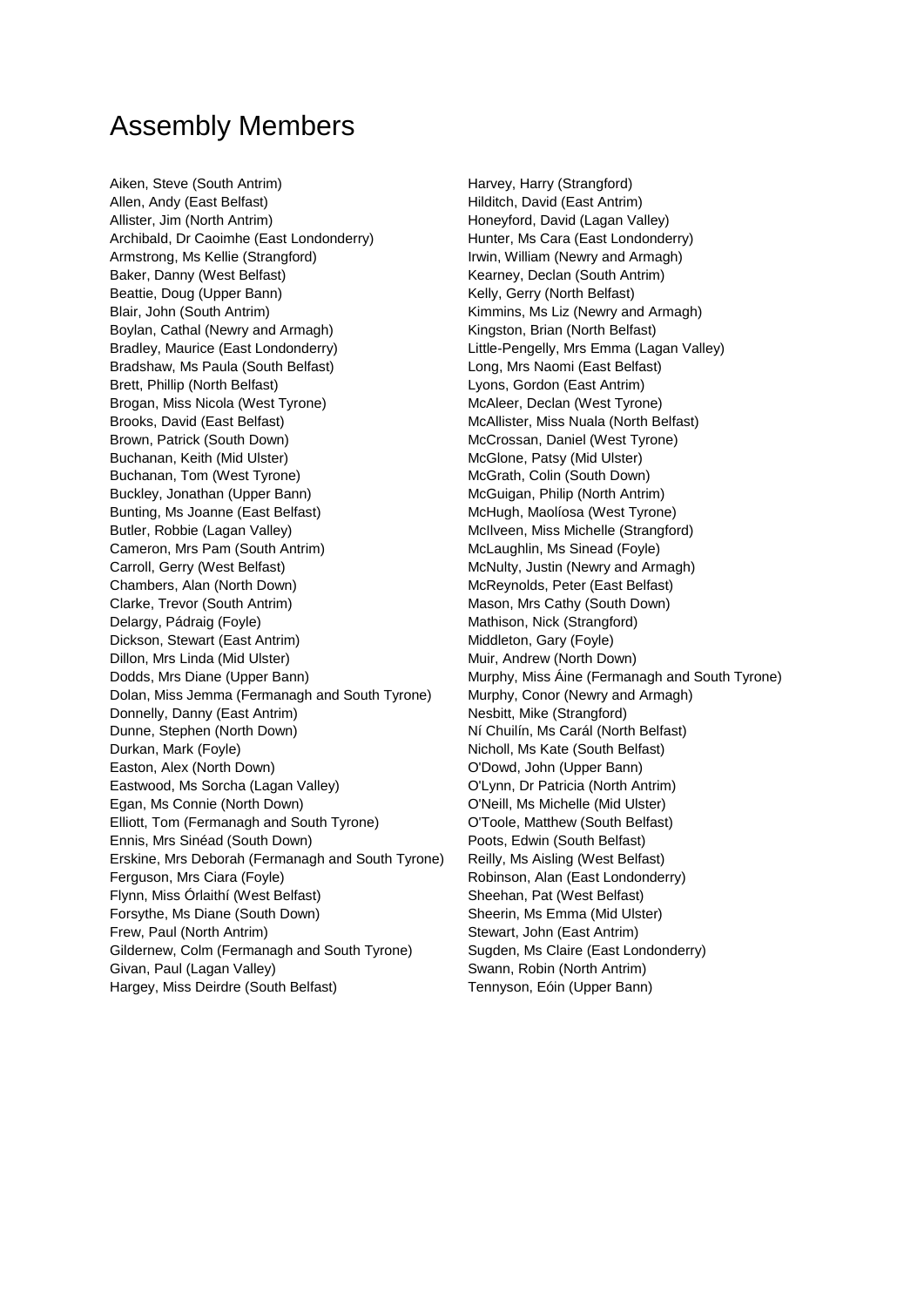# **Northern Ireland Assembly**

Monday 30 May 2022

### **Assembly Business**

**The Acting Speaker (Mr Chambers):** Good afternoon, Members. I am Acting Speaker today by virtue of holding the position of Father of the House. I will not dwell on the criteria for qualifying for that title. *[Laughter.]* Having been given notice by not less than 30 Members under Standing Order 11, the Speaker has summoned the Assembly to meet today for the purpose of conducting the items of business that appear in the Order Paper.

### **Election of Speaker and Deputy Speakers**

**The Acting Speaker (Mr Chambers):** Section 39(1) of the Northern Ireland Act 1998 provides:

*"Each Assembly shall as its first business elect from among its members a Presiding Officer and deputies."*

Therefore, the Assembly cannot conduct any further business until a Speaker and at least two Deputy Speakers have been elected. Members should be clear: without the election of a Speaker and two Deputy Speakers, no further business can proceed. I advise Members that the election of the Speaker will be conducted under the procedures set out in Standing Order 4.

I will begin by asking for nominations. Any Member may rise to propose that another Member be elected as Speaker. I will then ask for the proposal to be seconded by another Member, as required by Standing Order 14. I will then verify that the Member seconded is willing to accept the nomination. I will then ask for further proposals and follow the same procedure for each. When it appears that there are no further proposals, I will make it clear that the time for proposals has passed. If Members indicate that they wish to speak, a debate relevant to the election may then take place, during which Members will have up to five minutes to speak.

At the conclusion of the debate or the conclusion of the nominations, if there are no requests to speak, I shall put the Question that the Member first proposed shall be Speaker of the Assembly. The vote will be on a crosscommunity basis. If the proposal is not carried, I shall put the Question in relation to the next nominee and so on until all nominations are exhausted. Once a Speaker is elected, all other nominations will fall automatically.

Do I have any proposals for the office of Speaker of the Assembly?

**Mr Butler:** I nominate Mr Mike Nesbitt for the role of Speaker of the Chamber.

**The Acting Speaker (Mr Chambers):** Is there a Member to second the proposal?

**Mr Stewart:** I second that.

**The Acting Speaker (Mr Chambers):** Thank you. Does Mr Nesbitt accept the proposal to be Speaker?

**Mr Nesbitt:** I do. Can we use VAR this time, please? *[Laughter.]* 

**The Acting Speaker (Mr Chambers):** I call Mr O'Toole.

**Mr O'Toole:** Thank you, Mr Acting Speaker, and thank you for stepping in in these circumstances to keep us right. I nominate Mr Patsy McGlone MLA to be the next Speaker of the Assembly .

**The Acting Speaker (Mr Chambers):** Do we have a seconder?

**Ms McLaughlin:** I second that.

**The Acting Speaker (Mr Chambers):** Does Mr McGlone accept the nomination to be Speaker?

**Mr McGlone:** Go raibh maith agat. Glacaim leis. *[Translation: Thank you. I accept.]* Thank you. I accept.

**The Acting Speaker (Mr Chambers):** Are there any further proposals?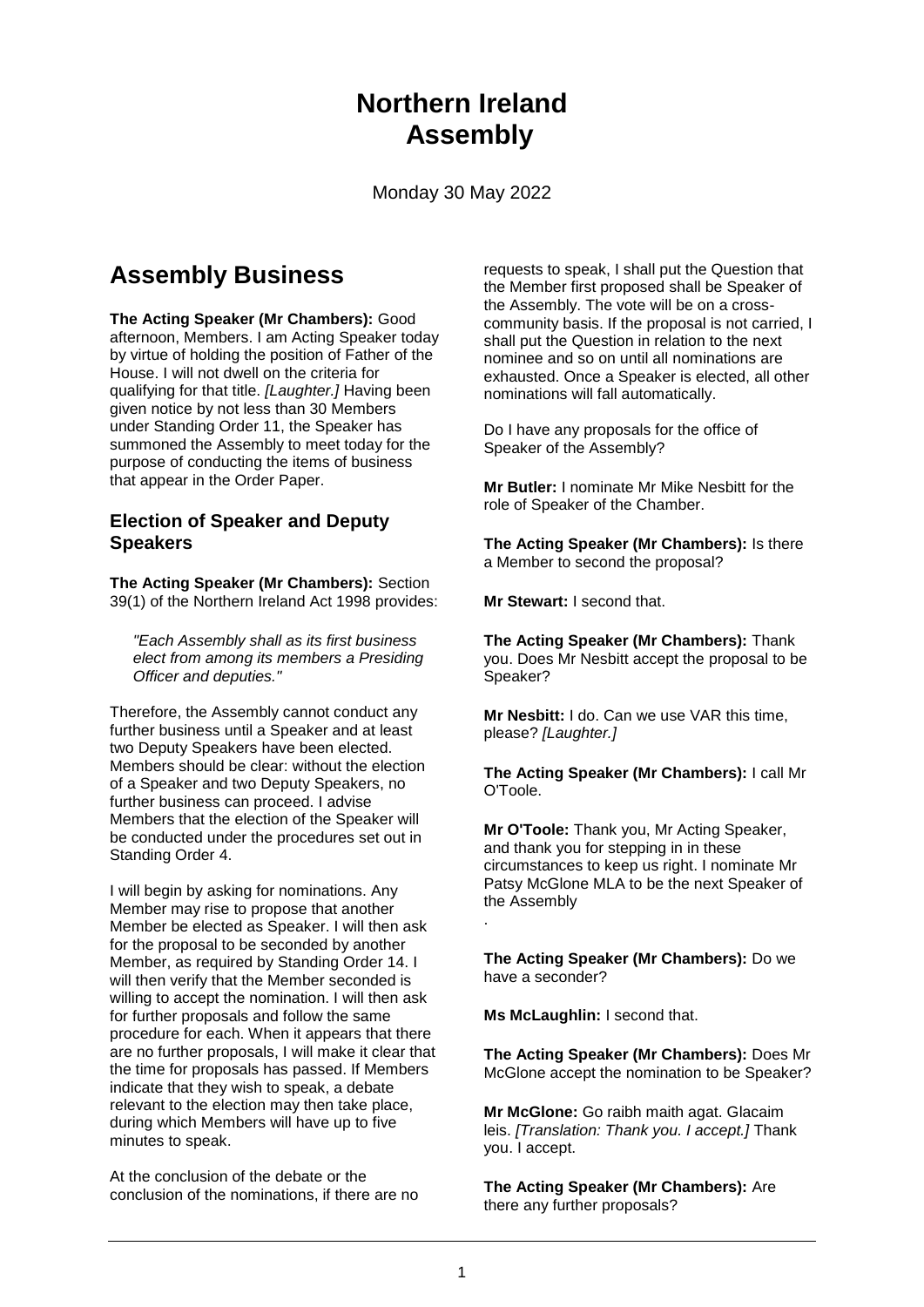The time for proposals has expired. A number of Members have indicated that they wish to speak. I remind Members that they may speak only once in the course of the debate. Members have up to five minutes in which to speak.

**Mr McNulty:** On a point of order, Mr Acting Speaker. I wish the Father of the House well in his role as Cheann Comhairle, *[Translation: Speaker]* and I wish the Cheann Comhairle to join me in offering hearty comhghairdeas *[Translation: congratulations]* to the Derry senior footballers on their Ulster Championship victory yesterday. My grandfather was a proud Magherafelt man and an O'Donovan Rossa man, and he is smiling down today. I wish them very well on their success, and I congratulate them.

**The Acting Speaker (Mr Chambers):** I am sure that there will be much joy in the county of Derry today. Thank you for that.

**Mrs O'Neill:** I congratulate both Tyrone and Derry. I have the pleasure of representing east Tyrone and south Derry; it was a good day for the constituency. Well done to all involved.

Today marks 26 days since the people voted and gave the parties represented here in the Chamber a mandate to constitute the Assembly, form an Executive, agree a Budget and allocate £420 million from the Executive's bank account into the pockets of workers and families to help to alleviate the burden as a result of the cost-of-living rises. The people have spoken, and they now want action. They do not want protest. They want the parties and every single MLA elected to this democratic institution to get their sleeves rolled up and get down to business.

Since the election, Taoiseach Micheál Martin and Prime Minister Boris Johnson have both visited Belfast and met the parties. I told Boris Johnson that the Tories are cynically using the people of the North and their democratic institutions as bargaining chips in their attempt to renegotiate with the EU. They do so for narrow party interests. The majority of people voted democratically to stay in the EU; they rejected Brexit. There was certainly no consent to leave. The majority of new MLAs elected to this Chamber support the protocol, believe that it is workable, if given the chance to be implemented, and believe that, where any issues exist, they can all be resolved within the framework of the protocol and the Joint Committee.

Last week, we had welcome news that Wrightbus had secured a deal to supply 60 hydrogen buses to Germany over the next two years. That illustrates the benefits that our continued access to the EU single market is yielding for our local businesses, our economy and job creation.

All parties, and also the British Government, should respect the democratic outcome and now fully support the application of the Good Friday Agreement through power-sharing and equality. The DUP standoff is with the public, not with the European Union. The standoff is with those people who are crippled with pain, waiting for treatment and surgery on the NHS, who voted for us to tackle the waiting lists by investing an extra £1 billion in our health service. The stark figures that we saw last week from the Department of Health show that almost 360,000 people are now on a waiting list. We need an Executive in place to reduce waiting lists, to hire more doctors and nurses, and to fund vital mental health and cancer services today.

We in Sinn Féin are committed to making health the Executive's number-one priority for the next three years. We are committed to investing in health, tackling waiting lists and ensuring that you can get access to your GP when you need to do so. We need to protect the health service and resist Tory underfunding and attempts to dismantle the NHS. People, rightly, want their politicians to work together to prioritise those very important issues.

When the Assembly, Executive, North/South bodies and east-west relations were all restored in January 2020, there was a shared commitment to deliver public services, societal reforms and a future that our people need and deserve. Over that period, we demonstrated that, when there is a unity of purpose and when parties work together with determination, we can deliver for the public whom we serve. As I stand here today, I am ready to work with others and lead an Executive to make politics work for everyone and demonstrate that real change is possible. Working together, we can prioritise health, housing and education, and we can create more jobs in a stronger economy. We can build a more progressive and modern society that is based on fairness and equality. Those who disrupt the present and threaten our future need to realise that there is no going back; only forward.

**Mr Givan:** Today's recall is another attempt at majority rule and has no credibility as it comes from the party that kept these institutions down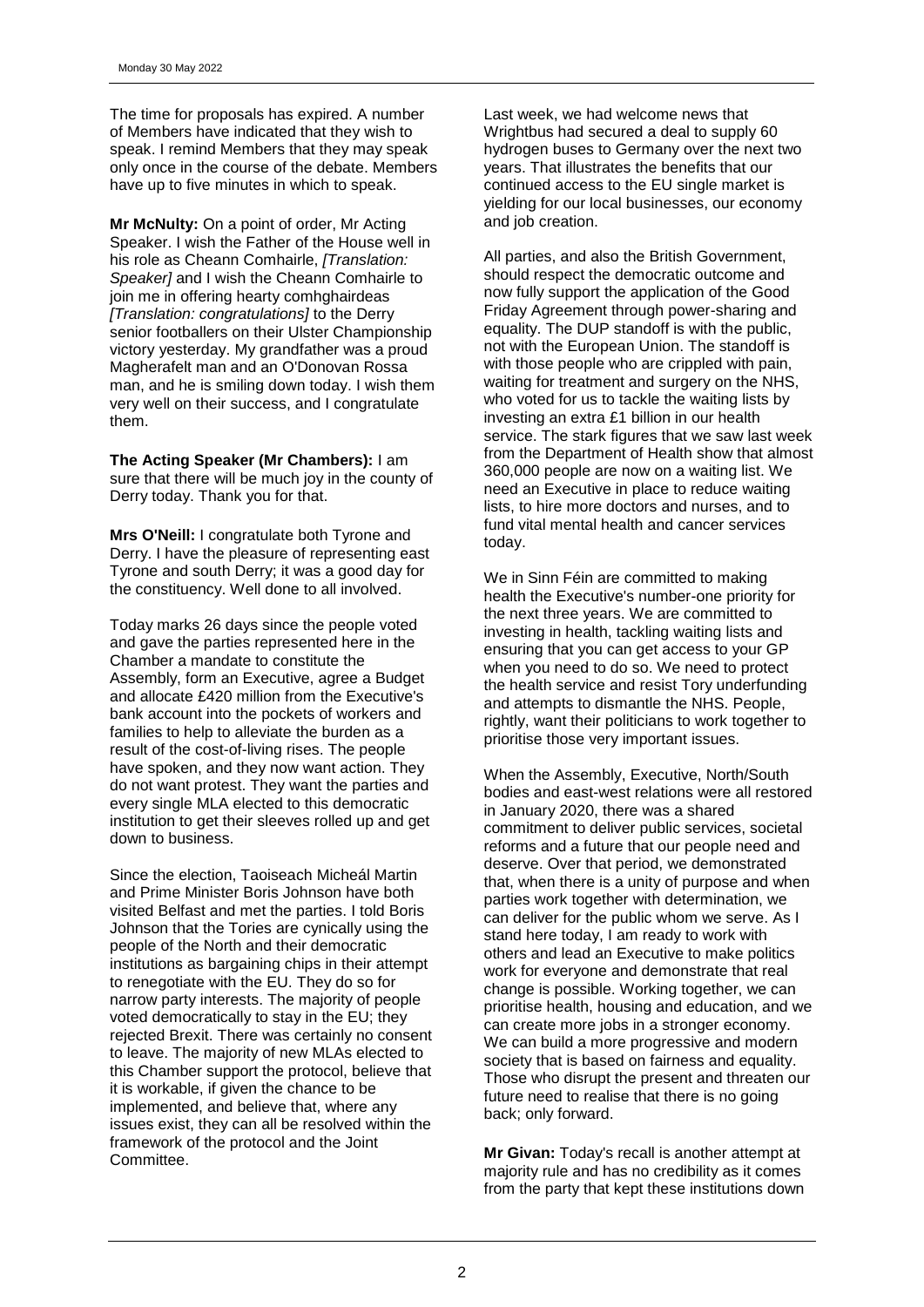for three years. The public will see that hypocrisy from Sinn Féin for what it is.

This is not a serious attempt to restore the principles of power-sharing and these institutions; it is a stunt. Serious efforts to do that would be working with us in order to try to get the barriers removed that are creating the instability that is thwarting these institutions. Instead, over the past three weeks since we last met to elect a Speaker, we have had republican entitlement and majority supremacy from the Alliance Party, no less. The party of cross-community working has abandoned that territory and has now unashamedly joined with the SDLP and Sinn Féin on majority rule, calling for the Belfast Agreement to be changed so that these proceedings can proceed without unionists having their say. We have had disrespect shown to the unionist community. Again, the Alliance Party and the SDLP stopped the Union flag flying from the Building on Saturday. We have had the denigration of the unionist community from one media outlet in particular.

Demands for majority rule were not allowed in the past, and they will not be allowed today. We have had two years of raising our concerns around the protocol and its implications, and not one single unionist Member of Parliament, Member of the Assembly or local government councillor has given it their consent. We had Members of the House ignoring that. There were three motions calling for the rigorous implementation of the protocol. Jeffrey Donaldson gave space and was gracious in doing that. He extended his grace periods for the Executive, but, instead, we had other parties taunting him, calling on him to take action to withdraw from the Executive.

However, progress is being made. Not one party in the House calls any more for the rigorous implementation of the protocol. The Republic of Ireland even says that there have to be changes. We were told that there would be no renegotiation of the protocol, and now the European Union recognises that change needs to come. So, I welcome the progress that this party has been able to gain and achieve over the past two weeks when it was denied to us for over two years. Who in the House wants the grace periods to end? Who in the House is ready for the end of the £500 million of support that the Government provide to traders in order to overcome the barriers that are down the Irish Sea? Not one Member of the House supports the imposition of that cost to our business. Not one Member of the House wants the grace periods to end.

I call for a recommitment from the parties that have recalled the Assembly today to join in the spirit of the Belfast Agreement, which you all supported and which called for true powersharing between unionists and nationalists. Let us make progress. Let us commit to those principles. I hope that we can get to a stage where the House is recalled, we elect a Speaker and we are able to form a new Executive. But the time for words is over. It is action that we need to see, and the UK Government have it within their gift to deliver that action. The European Union has it within its gift to make the changes that need to be made in order to have these institutions up and running on a power-sharing basis.

**The Acting Speaker (Mr Chambers):** I call Andrew Muir. *[Pause.]* I call Nuala McAllister.

**Ms McAllister:** Thank you, Acting Speaker. I was elected to the Assembly to deliver for my constituents right across North Belfast and, indeed, for people right across Northern Ireland. The very fact that I, along with many newly elected representatives across the Alliance Benches, am being denied the right to do so by the DUP is nothing short of shameful, and it stinks of egotism.

There is much talk today about the protocol for the unionist community and about issues for the unionist community, but the hardships right across Northern Ireland now are affecting not just one section of our community but everyone. That is why we are happy to nominate a Speaker today, and, indeed, we are content to support either Patsy McGlone or Mike Nesbitt. For us, the importance is not about who fills the Chair but that we get someone to fill it.

#### **12.15 pm**

We need a Speaker so that we can scrutinise the work of the Departments. There were no Executive caretaker Ministers during the previous collapse of the Assembly, so there is no grandstanding or showboating here today. The stunt itself, over the past few weeks, is on the heads of the members of the DUP. We need to have an Executive up and running so that we — all of us in positions of responsibility — can take those decisions to ease people's hardships. Any argument that the Conservative Government are delivering for people in Northern Ireland does not stack up. There are simply too many questions. The Chancellor could not answer simple questions last week about what will happen with the £400 payment. The thought had probably not even crossed his mind because, let us face it, Northern Ireland is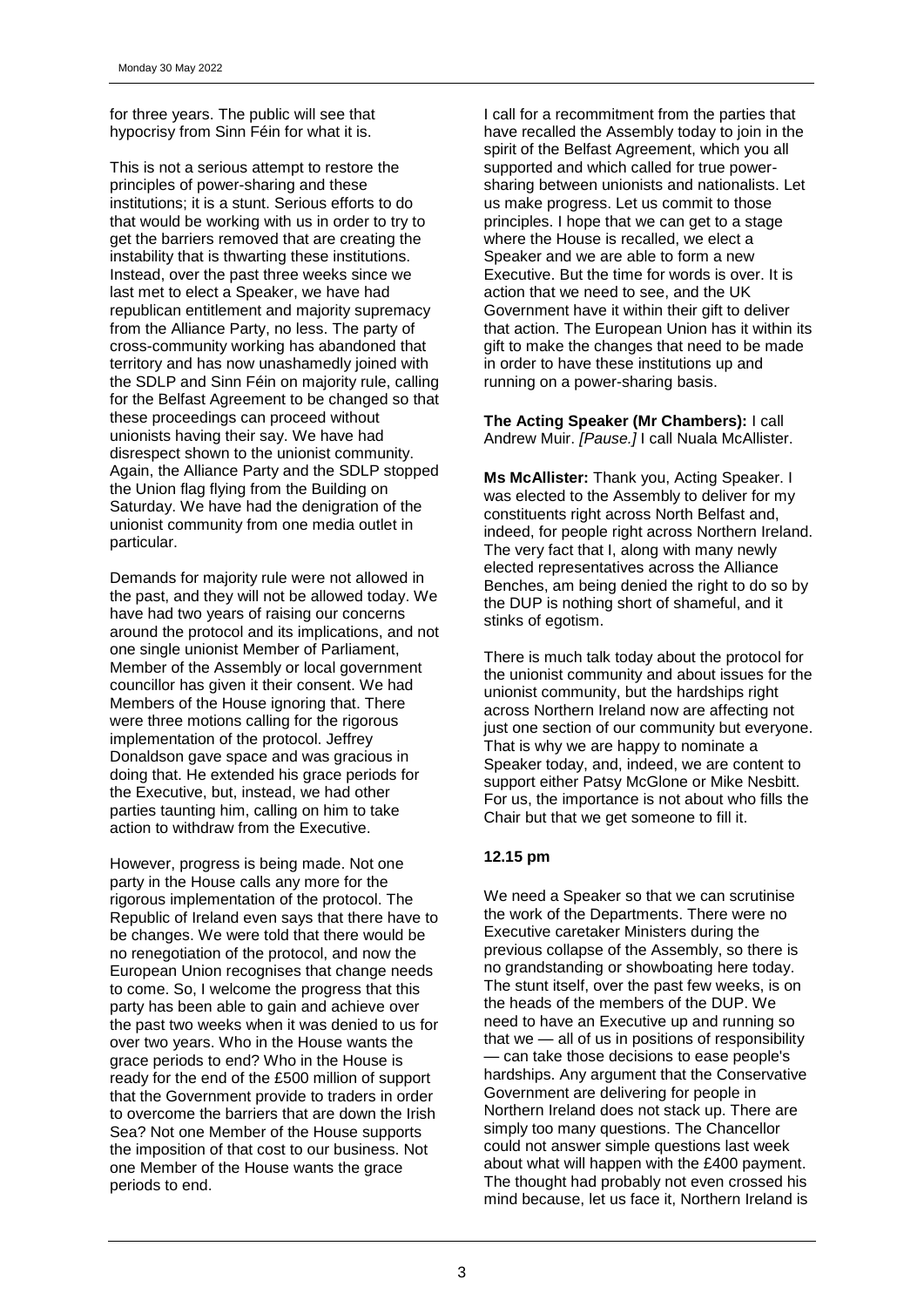not the priority. People's hardships here are not the priority of the Conservative Government. If, through the Executive, we could access that support and more of the £435 million that is sitting here, then, just maybe, we could restore public confidence.

There is something that we have the ability to restore, and that is people's dignity. For years, people right across Northern Ireland have had to access food banks. For the past few months, people in working poverty and, for the past few years, those in receipt of social security benefits have had to access food banks more and more. They are not able to provide for themselves and their children. They are choosing between heating their homes and eating. They are borrowing from family or, quite simply, doing without. Much can be done by an Executive to tackle the cost-of-living crisis, whether through a childcare strategy, an anti-poverty strategy or the review of the welfare reform mitigations and the implementation of the recommendations by the expert panellists who were put in place by the Executive. The system that is designed to support those in acute financial distress — all those important strategies, into which so much work and expertise have gone, are just sitting on a shelf, gathering dust. Meanwhile, parents cannot afford to feed themselves and their children. At the heart of the cost-of-living crisis is our Government's failure to act. That is something that we all take responsibility for, but we are ready to make decisions to alleviate those stresses and give hope to people who have been voiceless for so long — hope that things can be better, that life can be more comfortable, and hope and resolve to continue, because, as it is, people cannot go on for much longer.

I do not doubt that members of the DUP are dealing daily with the pleas for help that I and members of my party, the SDLP, Sinn Féin and the UUP deal with every day. Most recently, for example, a mother in north Belfast contacted me. She did not send her kids to school because she could not afford to buy them food for break time. She could not afford to get her child new school shoes, and she did not want her child to be shamed or feel embarrassed. She cries herself to sleep every night because she feels that she is failing as a mother, but she is not. We are failing her, and it is not for our lack of trying. Believe me, those of us who want to get on with the job are more than desperate to do so. How long must we continue in this crisis after crisis?

We are committed to the Good Friday Agreement. We are committed to powersharing, but we can no longer accept the irresponsible decisions and consequences that affect our people. That is why we need reform. Over 70% of Members in this Chamber want to elect a Speaker and get on with governing. Holding our society to ransom is unacceptable. Those of us who want to get on with the job of governing should be able to do so. Let us not just hope for something for our people; let us actually act and deliver for them.

#### **The Acting Speaker (Mr Chambers):** I apologise to the Member for the

misunderstanding at the start.

**Mr Butler:** Mr Acting Speaker, I take this opportunity to welcome you to the Chair. I hope that you will not sit there too many times. As for your being Father of the House, I hope that there will not be too many in-jokes in the UUP room; maybe it all went on this morning.

I welcome the chance, albeit in a potentially artificial setting, to nominate my colleague and friend Mr Mike Nesbitt for the position of Speaker. I do so in full confidence that Mike is indeed the right person for that role. Mike's attributes are many, but his political leadership and confidence are perhaps eclipsed only by his unparalleled articulation. I struggle to say that word, but he is incredibly articulate. I enjoy listening to him, and many across the Chamber enjoy Mike's participation. Mike is responsible for me being here today. As a councillor in Lisburn and Castlereagh City Council, I received a call from him one day. He asked me to come and visit Stormont. It was my first visit to Stormont; I had never been here before.

He spoke about a Northern Ireland for everyone and about his brand of unionism, which very much resonated with mine. It was his confidence and belief in my ability that contributed to me entering the fray, and it is a real privilege today to return that favour and formally nominate Mr Mike Nesbitt for the role of Speaker.

I referred to the sitting today as being potentially artificial because we will know in a short time whether we can convince the party to my right to make a move today. Whilst I said that it is artificial, it is absolutely within the rules, and I hope that the DUP shows a graduated response, as has been articulated by the DUP leader in its response to the moves by the British Government with regard to the protocol. I agree with him that it is absolutely unfair, particularly to the people who elected me in Lagan Valley.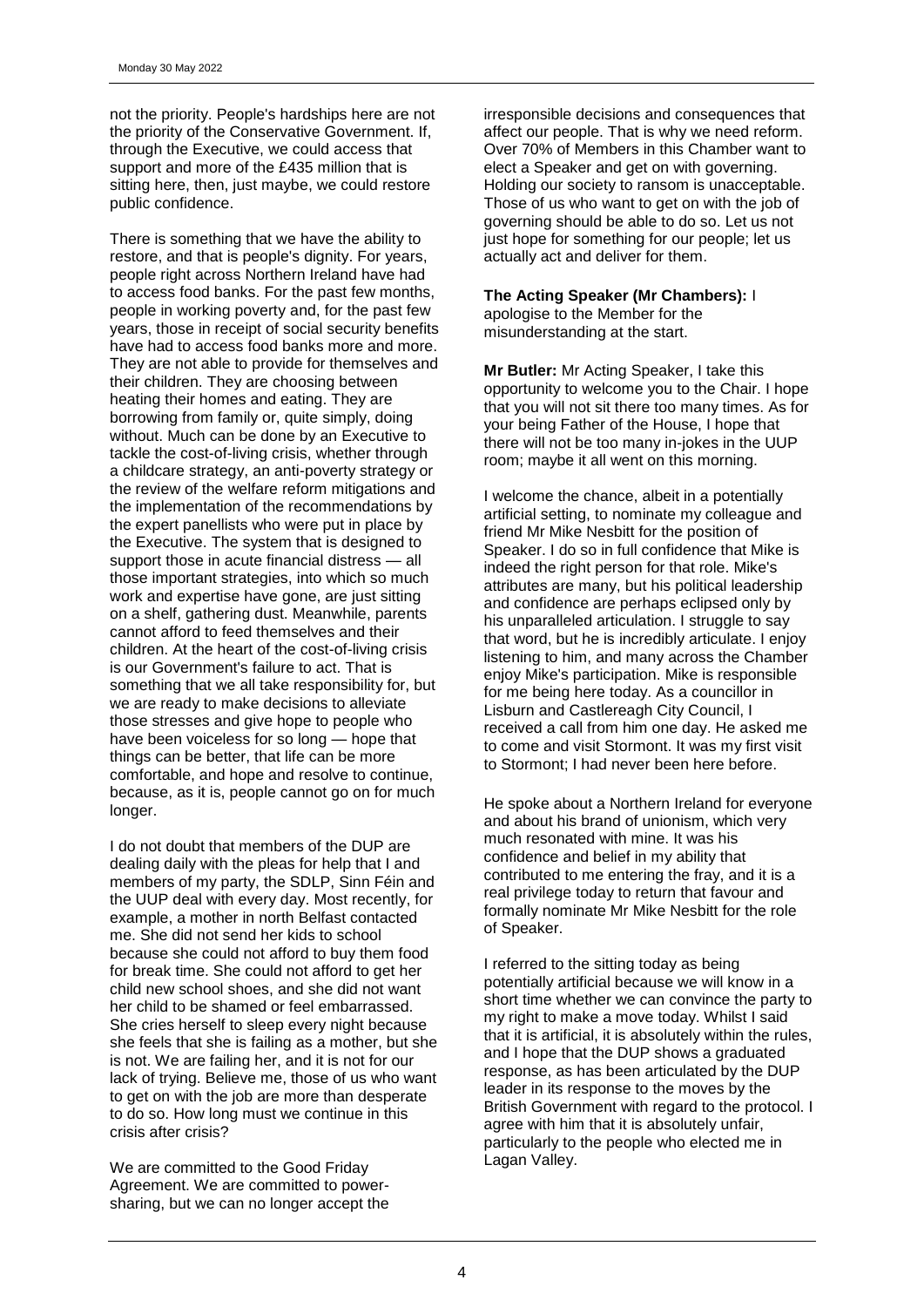Having covered the ground across Lagan Valley, I can attest that the DUP was clear on the doorsteps about not nominating for First Minister or, indeed, deputy First Minister without the protocol being addressed, but at no point was the matter of nominating for Speaker mentioned. That, along with the co-option in place of the DUP leader, has left many voters in Lagan Valley shaking their heads and feeling misled.

My leader spoke here a couple of weeks ago, and he majored on the silence of this place while the people of Northern Ireland battle with crippling waiting lists and the health service remains under so much pressure. I pay absolute respect to the Minister of Health whom we had during the pandemic, because there was not one person behind a door that I knocked who said that we did not have the right person in the right place at the right time.

The cost-of-living crisis gets worse every day. Whilst I call on the DUP to at least enable the Assembly to function and Ministers to be scrutinised by supporting our nomination today, we at least can agree that the issues that I have spoken of will not disappear and need to be addressed now because they are getting worse.

With that in mind, the UUP has written today to ask the head of the Civil Service to convene allparty talks to establish a Programme for Government and the Minister of Finance to reopen the public consultation on the Budget to allow our people to let us know how they want their money to be spent. Those are measures that, I believe, can and should be taken now to restore, in some way, the confidence of the people of Northern Ireland whom we all purport to serve.

It gives me great pleasure to once again nominate Mr Mike Nesbitt for the role of Speaker of the House.

**The Acting Speaker (Mr Chambers):** I call Matthew O'Toole.

**Mr O'Toole:** Thank you, Mr Acting Speaker. As I said before, I hope that you do not have to spend too long in that Chair, but thank you for standing in today to oversee proceedings, such as they are.

A couple of weeks ago, when we met, I proudly nominated Patsy McGlone MLA to be Speaker of the Northern Ireland Assembly. Today, I nominate Patsy again. I hope, but I do not expect, that our party and the Assembly will be successful today in nominating Patsy for the role.

In our view, he is the outstanding candidate to be Speaker of the Assembly. For more than three decades in politics, he has shown his commitment to cross-community politics, to delivery for people and to serving the people of Mid Ulster and across this region. He has been in the Assembly since 2003. He is a former general secretary of the SDLP, and he has been Deputy Speaker of the Assembly since 2016. He is a committed parliamentarian, a sure hand and a fair mind and someone who would be ideal to lead this institution. We nominate him today, and we will keep nominating him until certain parties in the Chamber come to their senses and allow us to get back and to do our jobs.

We know in all probability that, today, the DUP will not let us elect a Speaker. Today is another opportunity to elect, first of all, a Speaker and then First and deputy First Ministers to enable the people who were returned here by the electorate, just a few weeks ago, to come in and do their jobs.

I want to pause for a minute and reflect on the democratic act that everyone in this room participated in a few weeks ago. We went out and knocked on hundreds and thousands of doors in our constituency and asked people for their vote: a precious, precious thing. Politics is not about politicians. It is not about those of us who stand up and make speeches in the Chamber and seek office; it is about the people whom we serve. That is what a democracy is supposed to be about.

To be honest, I do not know how the party opposite can face the people whom it asked for a vote. I do not know how it can face them. Blocking us from even electing a Speaker in order to have debates and to hold shadow Ministers to account is genuinely abhorrent. To breach the trust of people from whom you have sought a vote is unconscionable.

The thing that we should be doing here today is electing, first of all, a Speaker, and then First Ministers, to deal with an appalling cost-of-living crisis and deal with a health service crisis that sees nearly a third of our population — a third of our population — on a waiting list.

In relation to the cost-of-living crisis, the SDLP has a Bill ready. We tried to move emergency legislation before the Assembly dissolved for the election, and we will try to move it again should a Speaker be elected, but, in all probability, the party opposite will not let us do that. Why, why, why is the DUP holding the people of Northern Ireland hostage? Why? It says that it is all about the protocol. The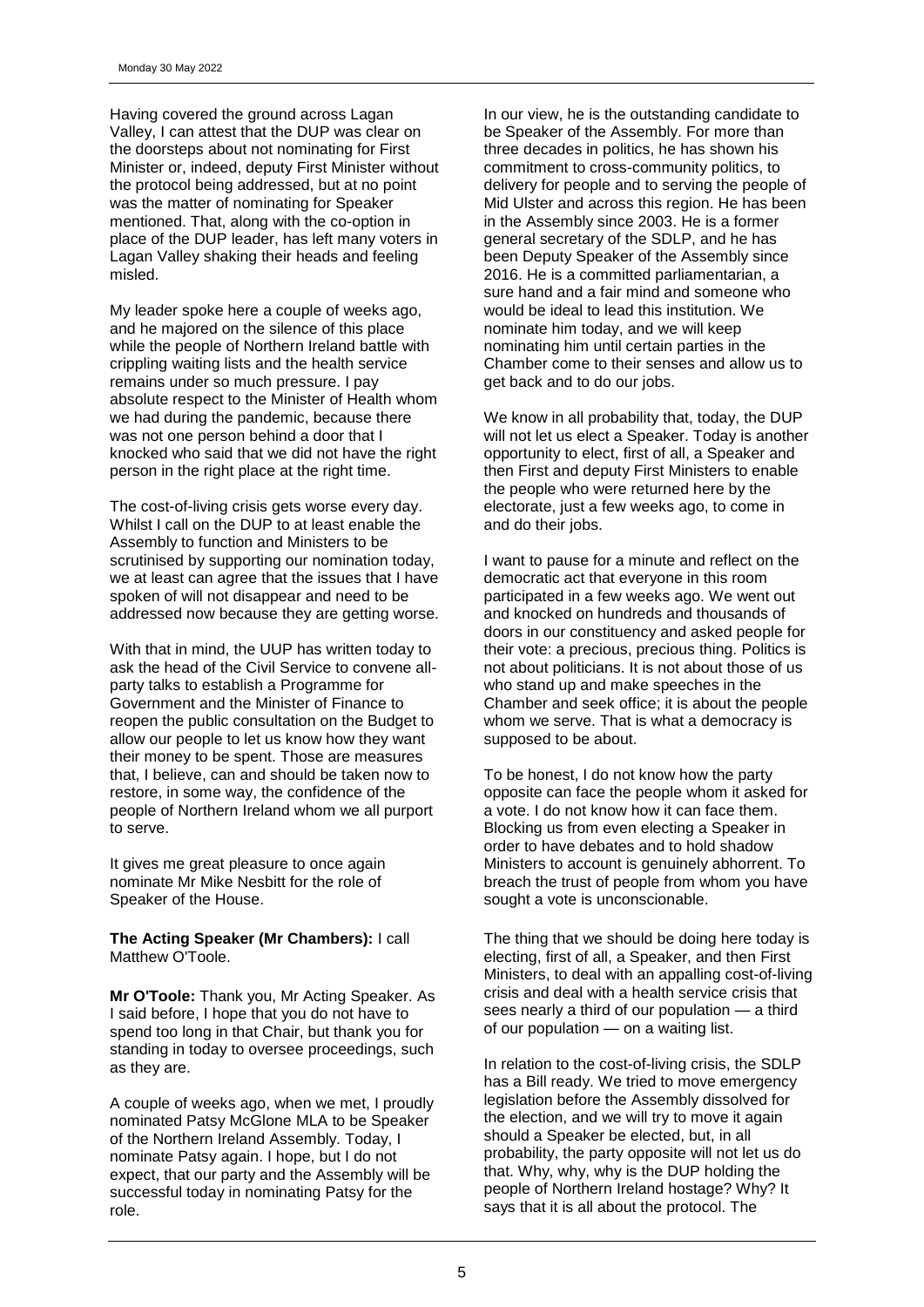protocol is an international treaty signed by the UK and the European Union. It was not negotiated by the people of Northern Ireland and it was not negotiated by MLAs. Mr Givan mentioned the role of MLAs, but the number of MLAs who support the protocol went up at the last election. The DUP has decided that the people who will be made to pay for its arrogance and intransigence are the people of Northern Ireland. Those are people who cannot heat their homes and whose family members are stuck on waiting lists. It is, as we have discussed, truly appalling.

I do not know what else to say about the behaviour of the DUP, but I will say this: you talk about consent. You talk about the failure of the unionist community and the people who elected you to offer consent for the protocol. I acknowledge that your party does not like the protocol. Do you acknowledge that my party and other parties in the Chamber have an equal objection to Brexit itself? *[Pause.]* No. Consent, apparently, means simply the consent of the DUP. Shameful. Utterly shameful.

I hope that, when you leave the Chamber today, having again blocked us from appointing a Speaker, you will hold your heads in shame. People are struggling to heat their homes, struggling to feed their families and worried about their parents or other family members who are on a waiting list. I hope that you can hold your heads high when you face them, because I could not.

**Mr Allister:** This is patently a stunt sitting of the Assembly, initiated by Sinn Féin and its everwilling little helpers in the Alliance Party. More than that, it is riven with the most base hypocrisy. The first person to speak in the debate, Michelle O'Neill, was the very Minister of Health who walked out of Government — not for three weeks, not for three months but for three years — caring nothing about waiting lists, caring nothing about the sick. Now, they come here to lecture us on those very subjects.

Mrs O'Neill and her party are not bringing forward a proposition to try to resolve the impasse. They are trying to bring forward a proposition to break the resolve of unionists who oppose the iniquitous protocol. That is what today is about: trying to coerce and cajole unionists into giving up the key essential leverage that they have against the iniquitous protocol. I trust that that will not work today and that it will not work until that protocol is gone. No unionist who is awake at all to the protocol sadly, that may not include all unionists can ever come to terms with the fact that, under that protocol, Great Britain, the other part of this

nation, is decreed to be a foreign country, which means that its goods must, therefore, be checked as if they were coming from Bolivia rather than Britain. That is such an affront to my citizenship and to the unionist position that it can never be accepted.

Then, you top that off by saying to Members of this elected Assembly, "You should have no power over many of the laws that govern your constituents. You should have no power to make or to change laws that govern trade, economy and all the things that the protocol controls".

That is such an affront that no democrat unionist, nationalist or other — should be prepared to live under it. I am clear to the House, therefore, that I trust that the attempt to break the resolve of unionism will fail and continue to fail. Unionism needs to hold its nerve. It is doing the right thing and, in doing so, has no option but to continue to repudiate and make clear that you cannot have the protocol and Stormont at the same time. The protocol is about dismantling the Union: that is why Sinn Féin is its cheerleader. The protocol is about dismantling Brexit: that is why Alliance is a cheerleader. Now, however, Members need to come to realise that the protocol is also about dismantling the Assembly. On your head be it, because that is the course that you have chosen to take.

#### **12.30 pm**

The only advantage to the debate today is that, although there will be an echo chamber debate about all the issues, it gives one the opportunity, which I wish to take, to place on record the fact that Wednesday is the centenary of the formation of the Royal Ulster Constabulary, which served this country with such gallantry and selflessness and which paid such a high price to the terrorists who are represented in the House. Furthermore, later this week, of course, we will have the momentous occasion of the platinum jubilee of Her Majesty Queen Elizabeth II. What a remarkable achievement: 70 years to rule over us. Long may she rule over us, indeed.

**Mr Carroll:** Some three weeks after the election results, it is clear, more than ever, that the actions of the DUP are causing more and more people to be furious with its refusal to form an Executive. People have been left to the wolves of monopoly energy companies to charge whatever they like for the necessities of life and are rightly asking what Ministers here will do about it. What will they do to tackle the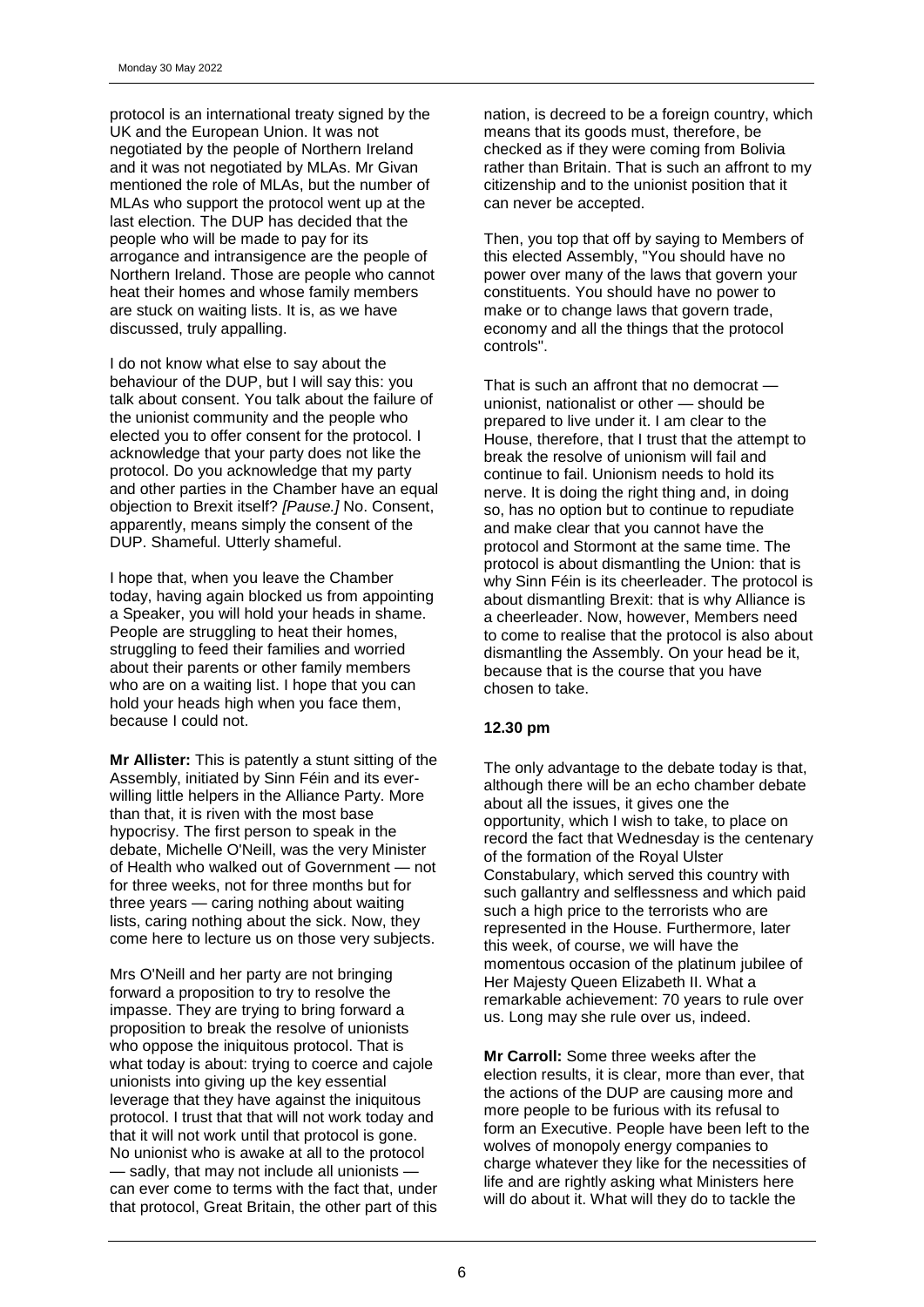fact that heads of companies such as BP are arrogantly bragging that their organisation and industry is a cash machine for shareholders and the wealthy? People are languishing in jobs for which employers are not paying a level that allows them to live with some enjoyment and dignity without being forced to count every penny. People are asking what Ministers here are doing about it. We have an unbelievable situation: the average rent in Belfast is extortionate, and people are struggling, but most landlords are raking it in. Furthermore, consider the fact that rent went up again last year and continues to soar while landlords in student areas such as the Holylands and the like are pulling in £1·8 billion from renters, making this city — Belfast — the most lucrative for landlords. They are putting profit before people and decent housing conditions. Teachers in one of the biggest unions — the NASUWT — are balloting for strike action over inadequate pay and poor terms and conditions. Assembly staff in this Building are still challenging changes to working conditions and inadequate pay offers. I stand with them in that fight. I urge every MLA to do so and to refuse to cross their picket line. There can be no scabbing in a cost-of-living crisis. In truth, if an Executive were formed today or tomorrow, it could — I emphasise "could" — act on all those issues. However, Ministers and Members had a chance to act on the issues before but refused to take the required action in the previous mandate or in the mandate before that.

Truth be told, the past record leaves a lot to be desired, to put it mildly. On every measuring stick, the big parties here have failed miserably to reduce poverty, increase wages and tackle wealth inequality. The previous Executive endorsed pay cuts across the board for workers, disgracefully sided with landlords when they had the chance to reduce privatesector rents and have left the wealthy unscathed during the pandemic. They failed to protect people. That is not just my assessment and that of my party. A recent Ulster University study found that many households here were struggling before the recent cost-of-living crisis. As part of a life and times survey, research conducted last year found that 62% of people did not think that the Executive were doing enough to address poverty. I therefore ask the parties in the House that would potentially form an Executive what guarantees they will give workers, especially everyone who was on the front line during the pandemic. I ask that they not plough ahead again with pay offers that are below the rising rate of inflation. Inflation is sitting at 10% — the highest in 40 years — and is set to rise. If that is the case, nobody in

society should be left to stomach pay offers below that rate.

As I have said before, a deal below the rate of inflation is a real-terms pay cut. Officially, inflation is at 10% and is set to go higher, but we know that even that percentage does not truly reflect the cost-of-living increase, as food items are up by 20% and 50% in some aisles.

At the same time, we see the profits of big supermarket chains such as Tesco literally double. What are Ministers doing now about capping the cost of food so that people can afford their weekly shop and eat food that is good for their health? If anything has been especially clear in the past two years, it is that leaving it up to the market does not work and only bolsters the profits and strength of shareholders and already super-rich individuals.

We need government action now. We need ministerial action now. Regardless of whether an Executive are formed today or whenever, urgent action needs to be taken on those questions. Waiting for a resolution or an agreement in this Building does not cut it in this period for me. Change is always slow in coming from this Building. Repeatedly and often, it has been a block to progress and advancement. We need to follow the likes of the Caterpillar workers in west Belfast and Larne, who are going on the offensive and challenging inadequate pay deals and changes to their job that will see them forced into completing compulsory overtime without having any sayso. Workers are right to take action now to fight back, and we should stand in solidarity and encourage every one of them to do so.

**Mr Kearney:** Tá sé de rún agam labhairt leis an Tionól i nGaeilge inniu. Ba mhaith liom seans gairid a thabhairt do Chomhaltaí na cluasáin ateangaireachta a chur ar a gcloigne.

A Cheann Comhairle, tá beagán níos mó ná trí seachtaine ó shin, labhair formhór na ndaoine amach go láidir. Bhí ré úr polaitiúil ag teastáil uathu. Tugadh teachtaireacht shoiléir dúinn go léir: comhroinnt cumhachta chuí a athbhunú; dul i ngleic leis an ghéarchéim sa chosta maireachtála atá ag gabháil in olcas; an córas sláinte a chur ina cheart; agus seirbhísí poiblí inmharthana a chur ar fáil.

Níl aon amhras ach gurb é toil ár ndaoine é go n-oibreoidh na hinstitiúidí seo ar son leas an phobail. Níl aon cheart ag an DUP, ná ag an Ord Oráisteach, cosc a chur ar an chomhroinnt cumhachta ó Thuaidh ná ar fheidhmiú Chomhaontú Aoine an Chéasta. Tá seasamh an DUP meargánta, dochosanta agus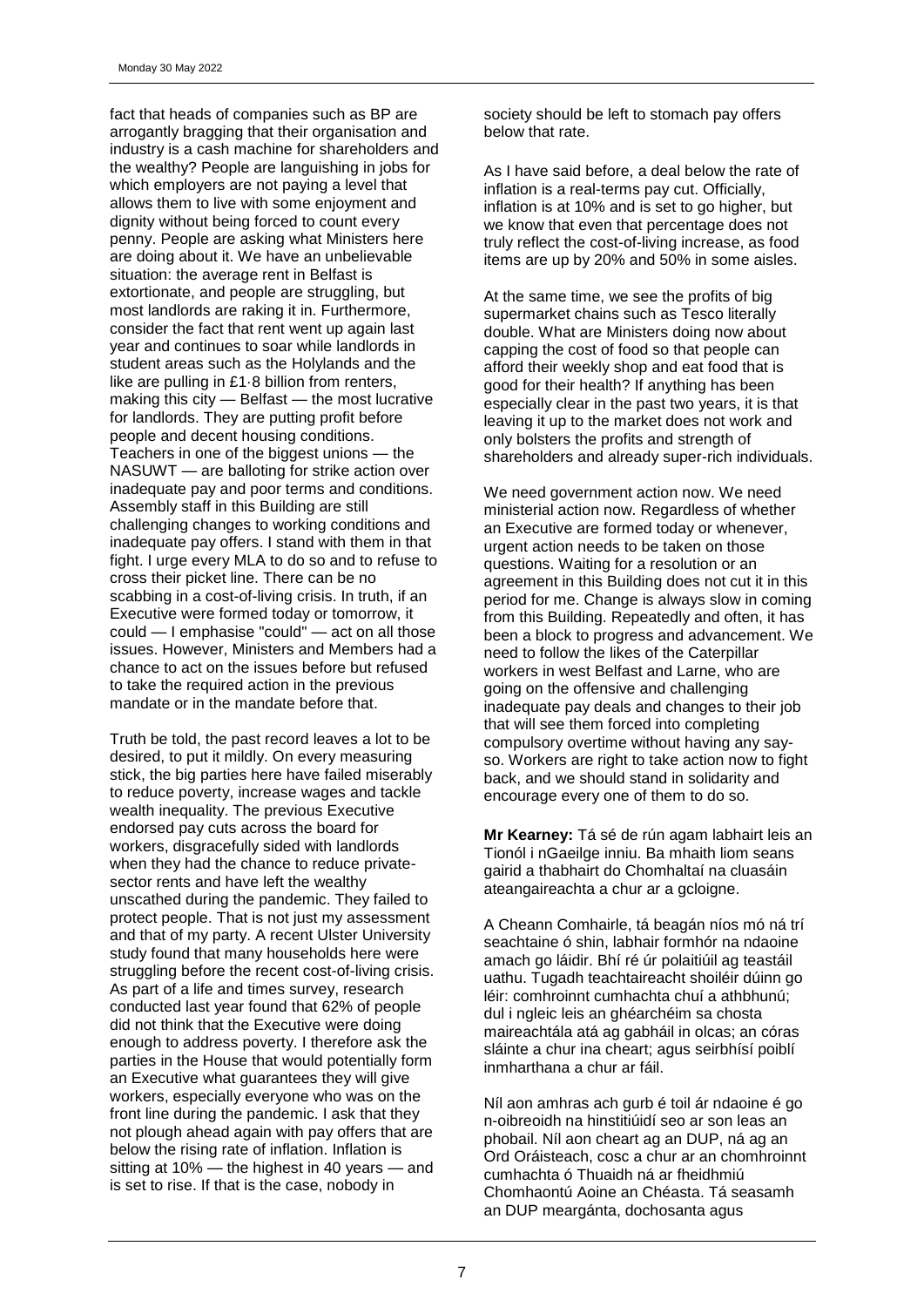mífhreagrach. Ní chuireann an prótacal bagairt ar dhream ar bith ó Thuaidh. Finnscéal atá ansin.

Tá an prótacal riachtanach; tá sé anseo le fanacht. Chomh fada agus a leanann dúracht an DUP ar aghaidh, beidh teaghlaigh agus seandaoine ag fulaingt, beidh oibrithe ag streachailt, agus beidh scríos á dhéanamh ar sheirbhísí poiblí.

Níl aon fháth nár cheart Ceann Comhairle, Leas-Chinn Comhairle ná Airí a ainmniú inniu. A fhad agus a leanann an DUP leis an chur chuige mhífhreagrach seo, is amhlaidh is mó an damáiste a dhéanfar. Is mar gheall air sin gur gá ceisteanna tábhachtacha a chur: an bhfuil an DUP i ndáiríribh faoin chomhroinnt cumhachta leis na páirithe eile nó nach bhfuil? An bhfuil an DUP fíor-thiomanta do Chomhaontú Aoine an Chéasta nó nach bhfuil?

A fhad agus a chuirtear cosc ar an phróiseas dhaonlathach, tá gach cuma ar an scéal nach bhfuil aon bhaint ag seasamh an DUP le fíorimní faoin phrótacal. Ina ionad sin, is é a gcumhacht a chailleadh is mó atá ag cur imní orthu.

Tá tromlach na gComhaltaí a toghadh don Tionól seo i bhfách le bealach forásach chuig sochaí cheart-bhunaithe, dhearfach dhóchasach. Tá ceist le freagairt ag an DUP: cé acu rogha a bhfuil siad i bhfách léi? Todhchaí fhorásach nó diúltachas agus deighilt? Tá dhá rogha os comhair an DUP, ach, a chairde, níl ach cinneadh ceart amháin.

*[Translation: I intend speaking to the Assembly in Irish today. I would like to give Members a quick opportunity to put the interpretation headphones on.*

*Mr Speaker, a little over three weeks ago, the majority of people spoke out clearly. They wanted a new era in politics. All of us were given a clear message: re-establish just powersharing; tackle the worsening cost-of-living crisis; fix the health system; and provide sustainable public services.*

*There is no doubt that it is our people's will that these institutions work for the benefit of the community. Neither the DUP nor the Orange Order has the right to prevent power-sharing in the North or the functioning of the Good Friday Agreement. The DUP's stance is reckless, indefensible and irresponsible. The protocol threatens no one in the North. That is a myth.*

*The protocol is necessary; it is here to stay. As long as the DUP's stubbornness continues, families and the elderly will suffer, workers will struggle and public services will be decimated.*

*There is no reason not to nominate a Speaker and a First Minister and a deputy First Minister today. The longer the DUP continues with this irresponsible approach, the greater the damage that will be done. For that reason, important questions have to be asked: is the DUP serious about sharing power with the other parties or not? Is the DUP truly committed to the Good Friday Agreement or not?*

*As long as the democratic process is being thwarted, there is every appearance that the DUP's stance has nothing to do with genuine concern about the protocol. Instead, their worry is about losing power.*

*Most of the Members elected to this Assembly are in favour of a progressive path to a rightsbased, positive and optimistic society. The DUP has a question to answer: which choice are they in favour of? A progressive future or negativity and division? The DUP has two options, but, friends, only one right decision.]*

**Mr Kingston:** The Northern Ireland protocol remains the single greatest obstacle to political stability in Northern Ireland and to the operation of the Northern Ireland Assembly. The DUP will continue to act to focus the minds of Her Majesty's Government and the European Commission on the need to address the fundamental errors of the protocol.

**A Member:** Will the Member give way?

**Mr Kingston:** No, I am not taking interruptions, thank you.

It is no coincidence that we have seen greater movement on the matter in the past two weeks, since the DUP took this stand, than we have seen in the previous two years.

The DUP is a pro-devolution party. We strongly support the operation of the Northern Ireland Assembly and Executive as per political agreements, including the principle of parallel consent. Not a single unionist MLA — not one — supports the Northern Ireland protocol, which was imposed on us and foolishly agreed to by Boris Johnson's Government. It is for other parties in the Assembly to explain if they think that the need for parallel consent applies only when nationalists object. Does it not also apply to the unionist people of Northern Ireland?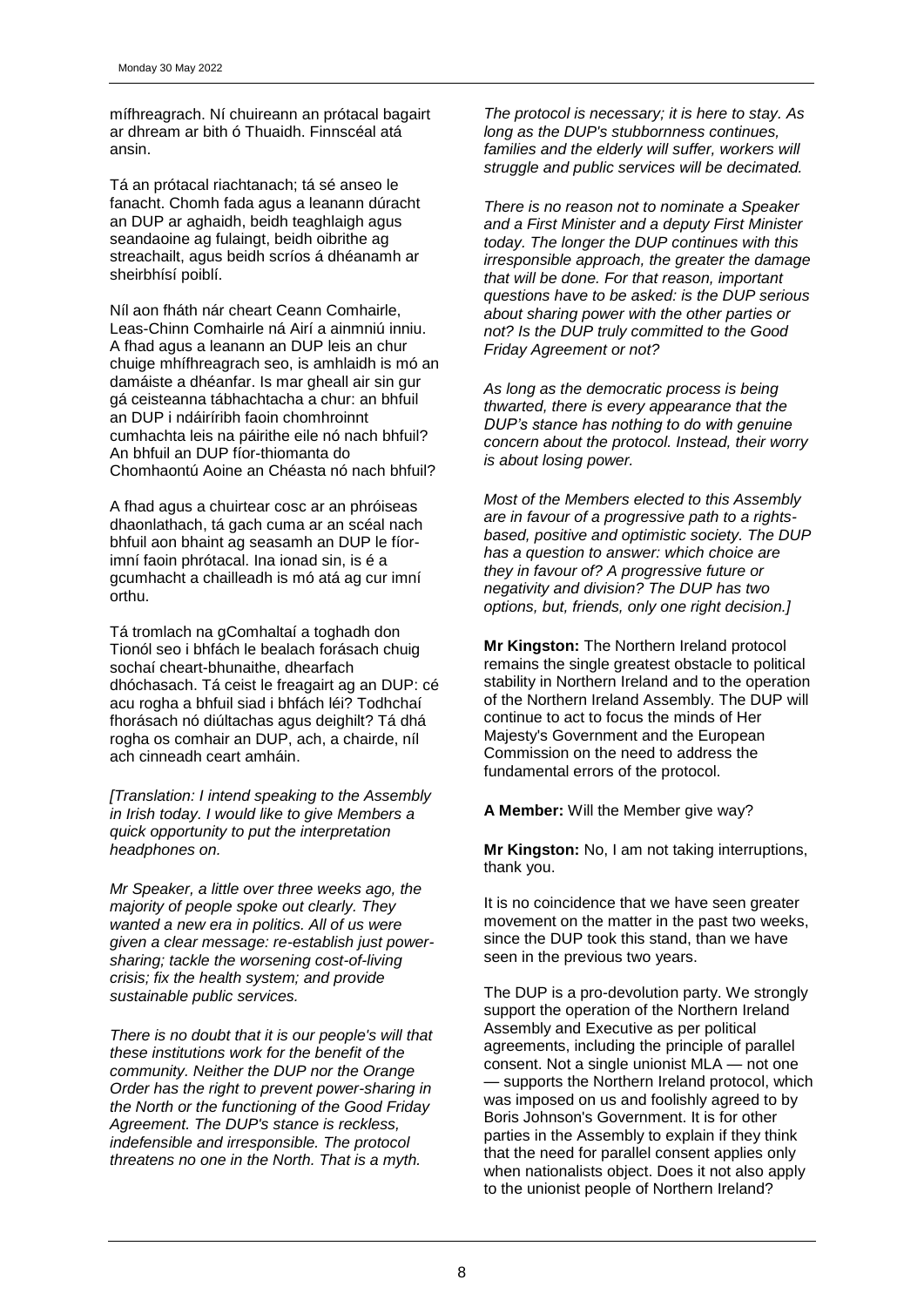Our objections must and will be addressed. Since last September, our party leader has made it clear that we could not continue with business as normal under the Northern Ireland protocol. The DUP made it abundantly clear as a manifesto pledge in the recent election that we would not support the formation of a new Executive unless our Government brought about the replacement of the protocol. We have set out our seven tests for how we will judge that.

For any who dispute it, I assure them that we have very strong backing for our position in the unionist community. I hear it every day. I heard it on Saturday, here in the grounds of Stormont and along the route into the city centre, when over 125,000 people gathered for the centenary of Northern Ireland parade. And a wonderful day it was too. We look forward to Her Majesty's platinum jubilee celebrations later this week, and we congratulate Her Majesty on that unique achievement.

The DUP will continue to stand firmly by our manifesto pledge. People would do well to remember that what we have currently is not the full implementation of the protocol. We are in a grace period. Our access to the UK internal market and the impact on our people and on household bills will be much worse if that ends without the protocol being rewritten.

For those who say, "Let's get the Assembly up and running and we can talk about it", this is not the level at which the necessary powers reside. The powers lie with Her Majesty's Government and the European Commission. It is not good enough for Maroš Šefčovič to repeatedly turn up to talks and say that he does not have a mandate to make the necessary changes. If the EU will not move, our Government must make the necessary changes and undo the harm that they previously and foolishly agreed to. We will judge them on actions, not just words. There is a great prize for us all in terms of political stability, if we can get the protocol issue sorted. We ask other parties to work with us and support us in achieving that stability.

I hope that all MLAs have a long list of constituency work to get on with, as I do. Despite some pretence otherwise, we have Ministers in place to make ministerial decisions; indeed, Sinn Féin appointed a new Infrastructure Minister just last week, and the Sinn Féin Finance Minister allocated an extra £400 million to the Department of Health the week before.

Last week's American delegation only reinforced the suspicions regarding the motives and partiality of such delegations. However, I noted that it represented the Ways and Means Committee. Perhaps some of the other parties here could bear that in mind. Instead of trying to block the spending of public money during this period, for party political reasons, they should work with Her Majesty's Treasury and other Ministers to ensure that ways and means are found to deliver those public funds, as they surely can be delivered.

The DUP will do all within our powers to see that those funds are delivered —

#### **12.45 pm**

**The Acting Speaker (Mr Chambers):** Will the Member bring his remarks to a close?

**Mr Kingston:** I am on my last sentence. Thank you, Mr Speaker.

Regarding the Northern Ireland protocol, we will stand by our pledge; we will use our political leverage; we will focus minds; we will bring matters to a head; and we will hold our Government's feet to the fire until they bring about the necessary changes to the protocol.

**Mr Tennyson:** I rise as the first Member of the House to have been born after the Good Friday Agreement was signed. It beggars belief that we are here today, 24 years on, with the institutions once again being placed in jeopardy. My generation was promised more than that. We were promised not just peace but progress, progress that has never been fully realised because of the poor political leadership that is on display in the Chamber today. It is difficult to fathom and yet, at the same time, depressingly predictable that we are here today, four weeks on from an Assembly election, without a functioning Assembly or Executive. That is a sad indictment of our politics at any time, but it is particularly shameful when people in our community struggle to heat and eat and face some of the worst hospital waiting lists anywhere in western Europe.

Since the election, the Alliance Party has been here every Monday doing what we can to serve our constituents, willing to get on with the full jobs that we were elected to do. Today is no exception. Again, we stand ready to support the nomination of a Speaker and, over the course of today's proceedings, will likely support both Patsy McGlone and Mike Nesbitt for the role. Indeed, little over two weeks ago, over 70% of Members in the Chamber — nationalist, unionist and none of the above — supported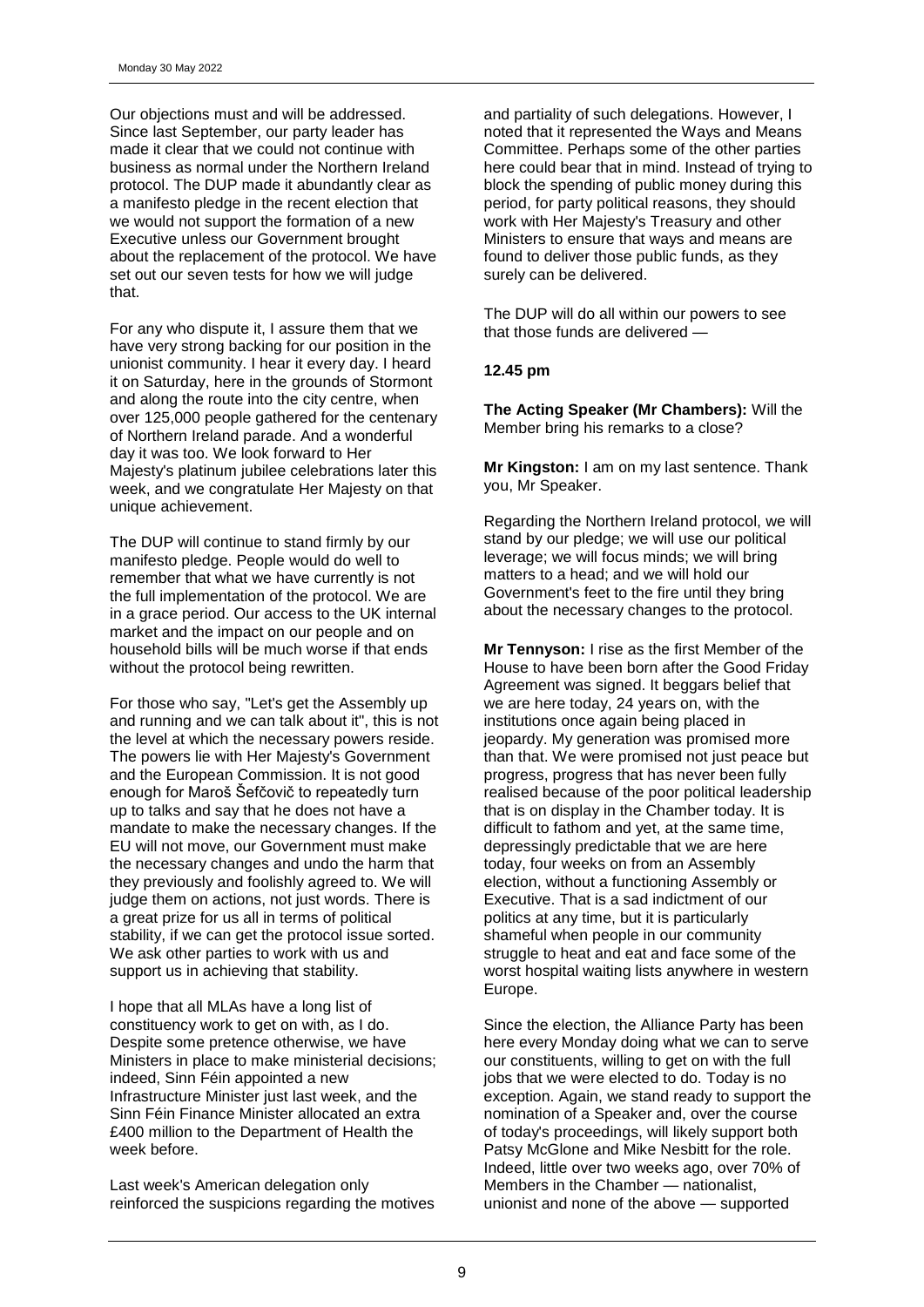the appointment of a Speaker. My vote and the votes of my 16 colleagues were effectively disregarded. How can it be that the votes of a cross-community party are excluded from a cross-community vote? That one party is able to block an appointment is an affront to democracy and is disrespectful to the people whom I represent. The case for reform has never been clearer.

Shamefully, the DUP Members turned up, signed the register, took their salaries and then refused to do the jobs that they were elected to do and serve our community. The DUP claims to be exercising leverage, but it is treating the most vulnerable in our community as leverage. The DUP's actions over the past number of weeks will not hurt Boris Johnson or the EU, but they will hurt people languishing on waiting lists and people relying on food banks to feed their kids. The DUP claims to have a mandate for this course of action, having never mentioned blocking the formation of an Assembly at any point during the election campaign, but let us be clear: we all have mandates in the Chamber. The majority of MLAs want to be pragmatic on the protocol, and an even greater majority want to get on with the job of actually governing.

We have heard much today about the Good Friday Agreement and about equality: you will forgive me for taking no lectures from the party to my right on either. They have spent a lifetime railing against both. The lowest moment of the recent election campaign was when I knocked a door and a lady came to her front door in a winter coat. She said that the kids were at school and that she could not afford to pay for gas, so she had to save it for when they got home. It is beyond me, after two years of a pandemic, when our people and public services are on their knees, that some still seek to pursue even further chaos and instability.

Over the past two weeks since the last sitting, the cost-of-living crisis has deepened. Even further funds have gathered, waiting to be allocated. Today, we have an opportunity to end the seemingly interminable drift; to finally deliver real leadership built on hope, not fear, and delivery, not division; and to build a more fair, shared and equal society. For the sake of all the people whom we represent, I urge colleagues to my right to change course, do the right thing, support the election of a Speaker today and let us serve our entire community together.

**Mr C Murphy:** The party opposite has said that it has a mandate for the position that it takes today. Like the Member who spoke previously, I never heard that party, over the course of the

election, advocating that it would block a Speaker from being elected and the Assembly from being able to carry out its functions. I did not hear it say that it would continue to withdraw from the Executive for any lengthy period either.

I heard it talk about its five-point plan and how it was going to fix all the problems that we face. I do not believe that many of those Members, as far as I know, want to implement a mandate that, effectively, punishes people. The position that they have taken today is this: to punish the people whom we represent. It does not punish us — we can turn up here as long as we want and go off and do the work for our constituents — but it punishes the people whom we represent.

Last week, there were welcome interventions from London on cost-of-living issues, but we now have to find a way to work in order to make sure that those supports get to people. My colleague Deirdre Hargey has to work with DWP in London in order to ensure that those payments, which will come through the benefits system, actually reach the people for whom they are intended: the people who are, and will be, most in need as the cost-of-living crisis bites deeper.

I will work with the Treasury. It fully understood — I had dialogue with it last week — the position that we are in without an Executive. Its representatives know the legal advice that we have. They fully understood that we cannot take decisions on that £400 household support for people. I will, of course, work with my Department as best I can in order to try to ensure that that money goes to people. Let me be very clear, however. There is absolutely no certainty that we will be able to get the £400 per household out by the autumn. There is no certainty about that whatsoever, because the first hurdle that we have to overcome is the fact that we do not have an Executive in place to take the decision on it. Nonetheless, we will continue to work.

The big issue is the £435 million  $-$  it is heading towards half a billion pounds — that we have sitting, which could go out of the door today as support for people here and now, but we cannot allocate it. We have to sit on it. The pot actually grows and has grown. Today and tomorrow, that money could be going out to households to assist those who are struggling to meet the challenges that they face with the cost of living and in trying to provide support for their families and others.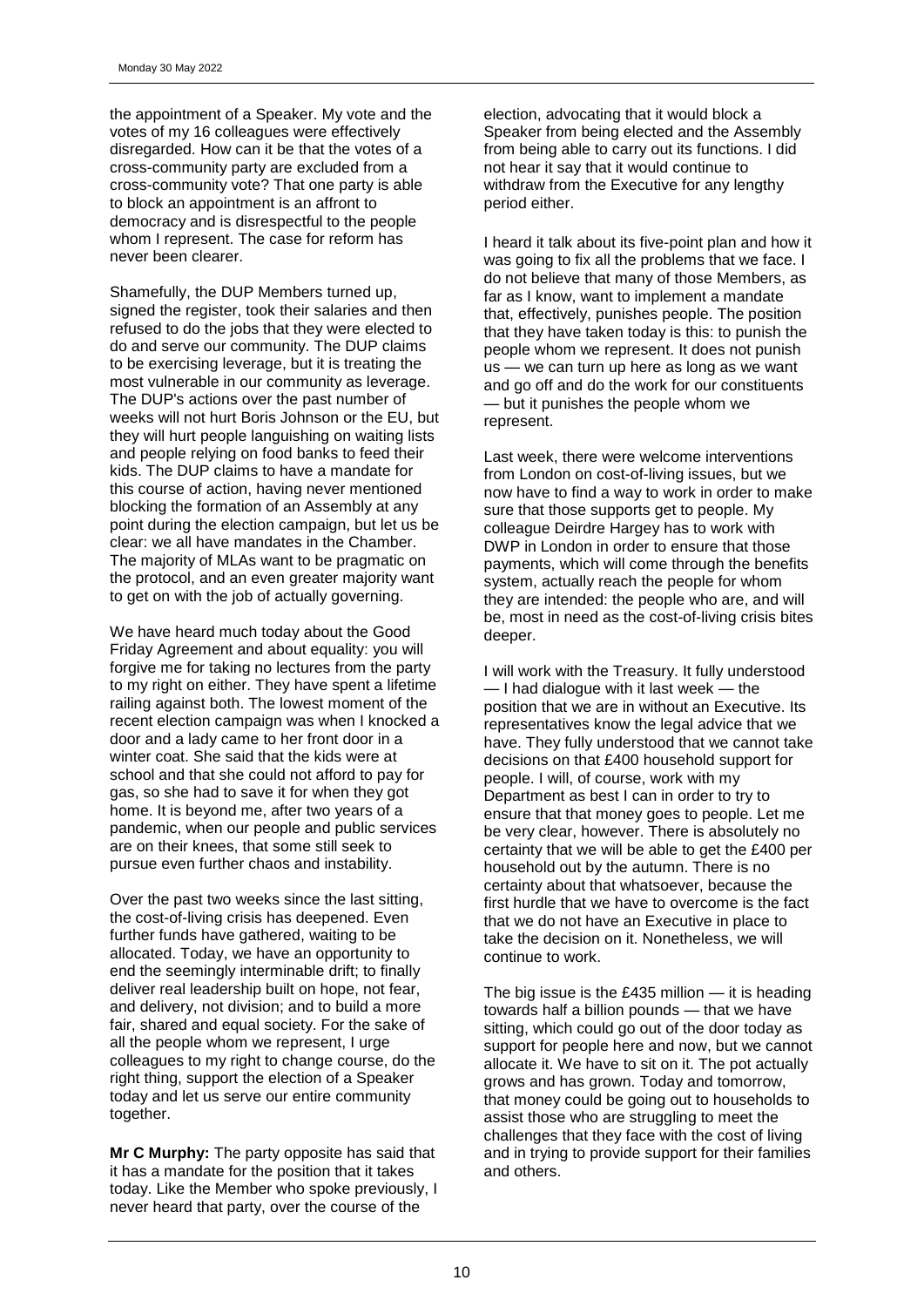The big issue is something that Mr Kingston got entirely wrong, and I will come to him in a minute. I am not sure who provides the script for the DUP, but its Members all try to spoof about this part of the issue in a kind of Trumplike fashion, which is that, if you tell a lie often enough, people believe it. The big issue is the Budget. People in the Chamber argued and clamoured for the past number of years for a multi-year Budget, and we finally got one. Part of the initiative with the draft Budget was to match the priority that we had all spoken about. All the parties declared, even before we came back into the Executive, that we were going to make Health a priority and that it would not really matter, in that sense, who took the position, because we would all support the Health Minister and would ensure that the funds were allocated. We then had a disagreement over the draft Budget, but, ironically, the DUP took the position of the draft Budget, which was to give an extra billion pounds to Health, and made it part of its election manifesto. There was no additional £400 million allocated to Health, however. The Health Minister is acting at risk, because that is the only way that he can try to get support to the people whom we, including your party, collectively promised to support in the time ahead. We are all acting outside and are trying to stretch the boundaries of our limited ministerial authority in this time in order to undo the damage that the DUP is causing on a daily basis.

I will just say something about what Mr Givan said. He and others trotted out the usual thing. Mr Allister has gone, but he was not in the Chamber at the time, so I will at least give him some credit for that. When the Assembly went down over RHI, every single party in the Chamber asked the then First Minister to resign in order to allow an inquiry to be set up — every party, with the exception of the DUP. She refused to do so. Martin McGuinness had to get off his sickbed to come in and hand her a letter of resignation because that was the only way that we could take action to try to deal with that scandal and get an inquiry set up. We then went into an election. Within a matter of months, in February 2018, there was a deal on the table, which the DUP signed up to. Its Members sat in rooms upstairs with us and signed up to that deal. We said, "Let's go out and announce it"; they said, "Give us the weekend to get it fixed"; and, by Monday, its MP team had scuppered the deal by rallying round the Orange Order, the UDA and all the others in order to spook the horses. That is an absolute fact. *[Interruption.]* 

**The Acting Speaker (Mr Chambers):** Order, Members. Order.

**Mr C Murphy:** The reason —

**Mr Lyons:** On a point of order, Mr Acting Speaker.

**Mr C Murphy:** The reason, Mr Acting Speaker *[Interruption.]* The reason —

**Mr Lyons:** The Member must withdraw that comment. It is absolutely shameful that he would say that. He needs to withdraw that right now. *[Interruption.]* 

**The Acting Speaker (Mr Chambers):**  *[Inaudible.]* 

**Mr C Murphy:** I think that I should have an extra minute, Mr Acting Speaker.

**The Acting Speaker (Mr Chambers):** You will have.

**Mr C Murphy:** Thank you very much. That was not a point of order, for starters, but I will let it go.

The reason we know that is that the DUP told us that. You say that it is shameful to say that you talk to the UDA, but you talk to the UDA all the time *[Interruption.]* You talk to the UDA all the time, and you talk to the UVF. The reason we know that is that they scuppered the deal. Therefore, we sat from February 2018 *[Interruption.]* From February 2018 *[Interruption.]* He was not in the room *[Interruption.]* 

**The Acting Speaker (Mr Chambers):** Order, please. Please. I have given *[Interruption.]* I have given *[Interruption.]* Be quiet. I have given Mr Murphy an extra minute. Now, let him finish.

**Mr C Murphy:** Thank you.

**Mr Lyons:** On a point of order, Mr Acting Speaker. I made a point of order asking for you to rule whether what Mr Murphy said about my party is appropriate.

**Mr C Murphy:** I have just repeated it, so there you go.

We sat for two full years, from February 2018, with the same deal on the table that the DUP came back to in January 2020. So, two years. You trot out the lie about the three years, but those two years were on you. The two years were on you. We sat waiting for you to come back to exactly the same deal when, eventually,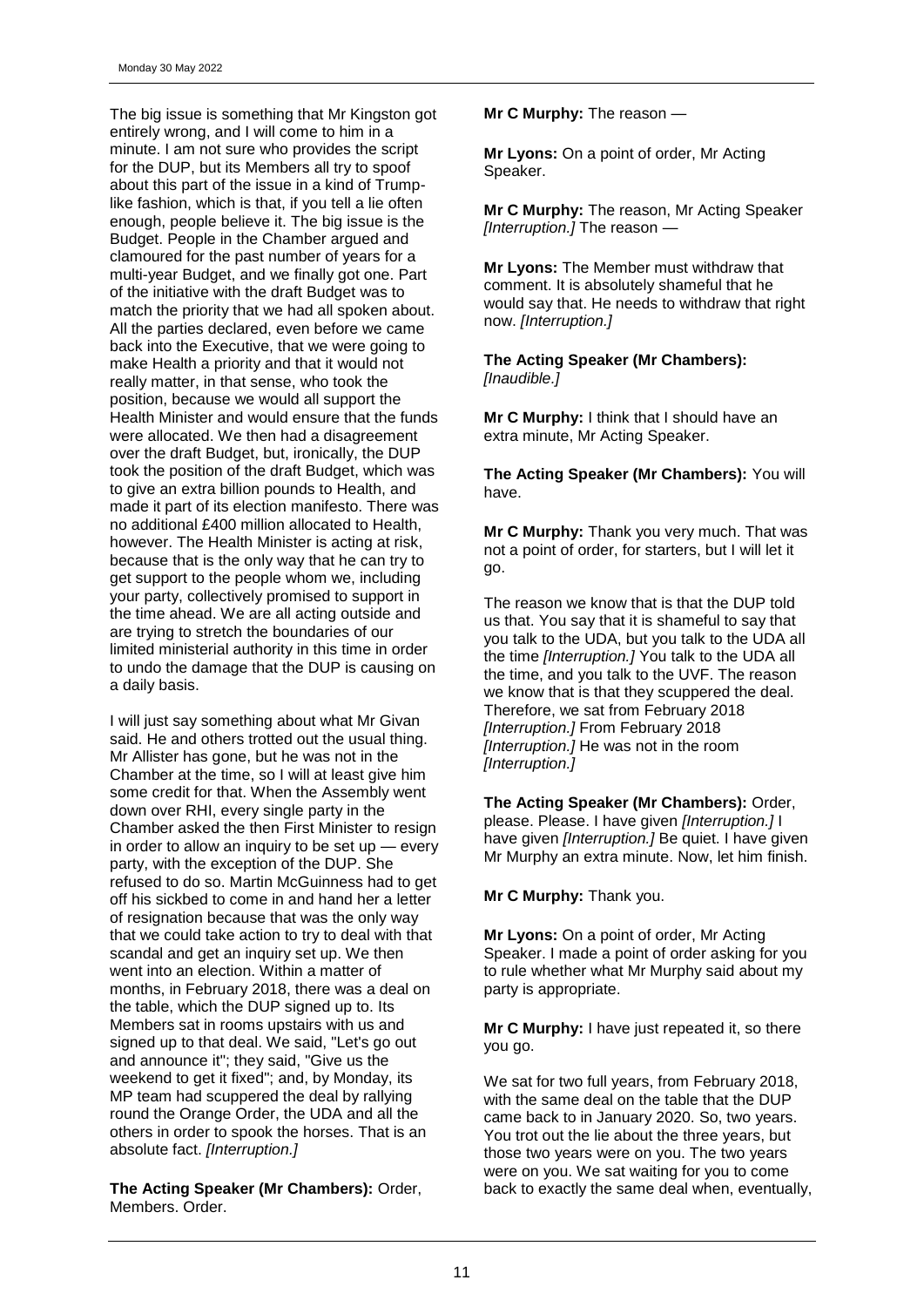you got your MP team in line in order to get the deal done and over the line.

None of us wants to be in this position. I have better things to do than to argue with those people across the way. I would prefer that we were sitting around the table with those people, working on the issues and trying to deliver support for the people whom we represent, to get money into the health service and to fix the cost-of-living issues. That is what I would like to see. I do not want to hear chirruping from the would-be First Minister on the other side of the Chamber.

**The Acting Speaker (Mr Chambers):** Will the Member bring his remarks to a close?

**Mr C Murphy:** That is what we need to do. That is what the people elected us to do.

**The Acting Speaker (Mr Chambers):** I call Gary Middleton.

**Ms Bunting:** On a point of order, Mr Acting Speaker. At the end of that point of order, you afforded the Member an extra minute. That is not in procedures. I appreciate that your rulings are final. However, perhaps the officials could go and look at the established procedures, because that could well be a precedent that you have established and a danger.

**The Acting Speaker (Mr Chambers):** I am sure that the Member will indulge the fact that I am the Acting Speaker today. I will call the next Member to speak, Gary Middleton.

**Mr Middleton:** Thank you, Mr Acting Speaker. The recall of the Assembly is nothing more than a distraction from the real issue and problem that is preventing these institutions from functioning, our communities moving forward and progress being made in Northern Ireland; that is the Northern Ireland protocol. Rather than trying to work towards solutions and to get a resolution, this is another attempt to ride roughshod over the concerns of the unionist community. We have seen attempt after attempt by Sinn Féin, joined by its useful helpers in Alliance and the SDLP, to sneer at, look down on and try to laugh off the genuine concerns of the unionist community.

Northern Ireland power-sharing works on the basis of parties working together. It works on the basis of consensus. It works on the basis of parties coming together and trying to move forward. Since the inception of the Northern Ireland protocol, not one unionist MLA or MP has supported it. Despite that fact —

**A Member:** Will the Member give way?

**Mr Middleton:** No, I will not.

Despite that fact, Sinn Féin has not done one single thing in the spirit of respect, and we see nothing but disrespect from the Members opposite. Not one time have they attempted, in the interests of respect, to deal with the concerns or the problem. In fact, when the DUP tried to bring the issue of the protocol to the Executive, when it was functioning, it was vetoed by Michelle O'Neill. It was vetoed from even getting on the agenda by Michelle O'Neill. That is the type of respect from the Members opposite that we are dealing with.

At the election, the DUP received a mandate to deal with the protocol and to ensure that we remove the Irish Sea border. I want to make the message very clear today — my colleagues have already done so — that we are resolute in holding to those commitments. The unionist community stands together. If you have not noticed it, please wake up and see that the unionist community is resolute about dealing with the Northern Ireland protocol, restoring fairness to these institutions and ensuring that we have fair access to the UK internal market.

Over the past two weeks, we have seen some progress being made by the UK Government, despite the shameful delegation from the United States, which came into Northern Ireland on a supposedly diplomatic visit and has left a damaging and disgraceful message to our community. Basically, it came here and sided with the republican agenda, and that is completely and utterly unacceptable. Of course, we have Declan Kearney coming out to say that the concerns are a myth; we have Mr O'Toole saying that he does not understand it; and we have Mr Tennyson saying that it is beyond him. I urge the parties opposite to please get to grips with the unionist electorate. They should understand that we will not be pushed to the side or ignored.

If Sinn Féin and other parties in the Chamber are serious about making devolution and these institutions work, they should look back to 2019 and the mistake that they made to move forward with a Northern Ireland protocol without the support of the unionist community. That was a mistake then, and it is a mistake now. I urge them to commit to making Northern Ireland work within the United Kingdom. This party is resolute on that, and it will not change its position.

**1.00 pm**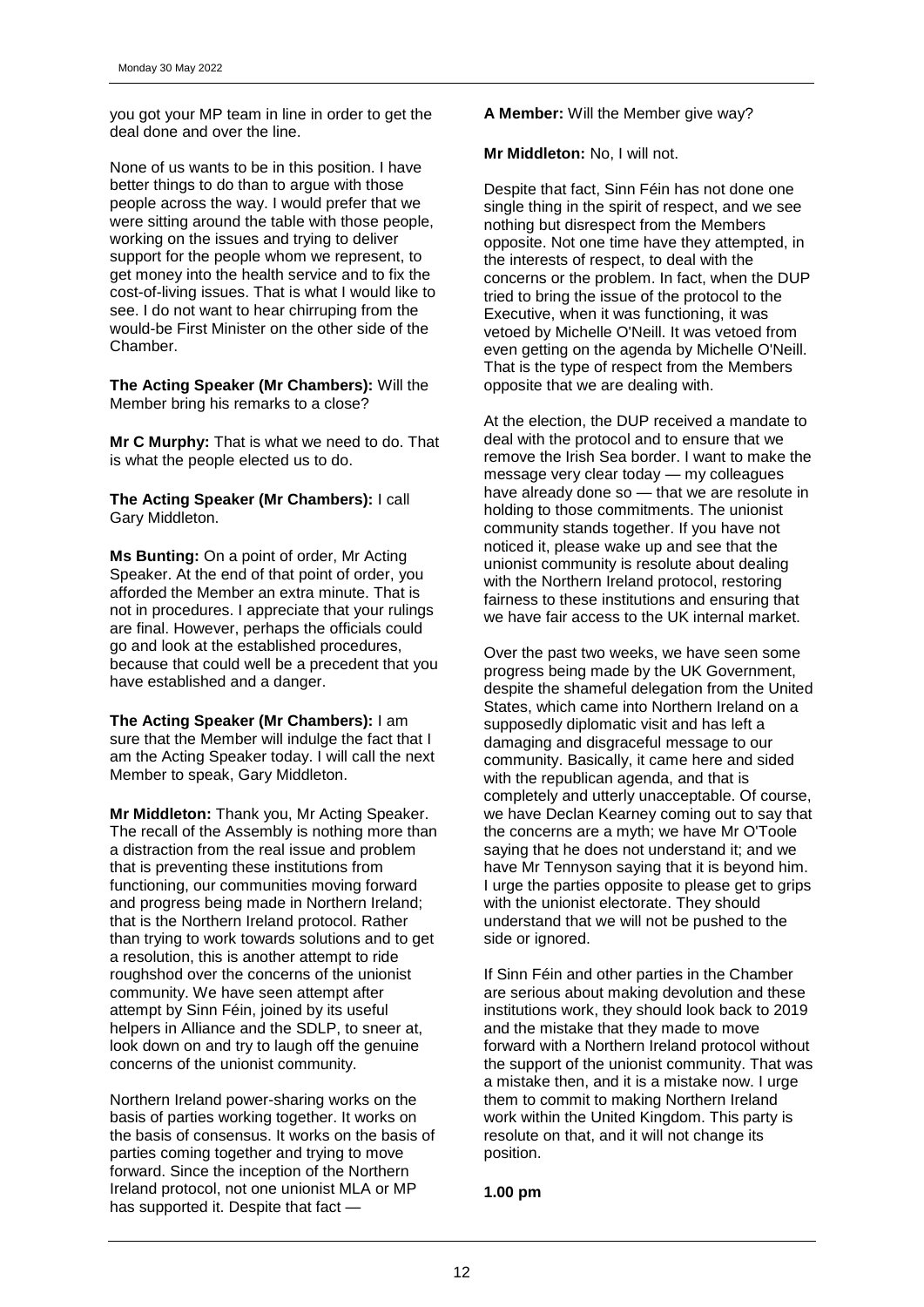#### **Some Members:** Hear, hear.

**Mr Poots:** It is a bit of a Groundhog Day, but I welcome the opportunity for us to have the debate again and for the Northern Ireland public to hear the reasons — the very clear reasons — why we are not able to appoint a Speaker today or to progress with the appointment of Ministers. I very much wish that that was not the case. I very much desire for us to be back in government as quickly as possible. However, unfortunately, those decisions will be taken elsewhere.

In her speech, Mrs O'Neill talked much about the health service. That is the same Mrs O'Neill who was the Minister of Health and walked out of her job. Waiting lists rose in every quarter for the three years after the walk-away Health Minister left her job. They rose exponentially. When I left the post of Health Minister in September 2014, we had the lowest waiting lists of any time. I was criticised for the health waiting lists then, but they are now more than twice as long. Over twice the number of people are on those waiting lists now. Mrs O'Neill walked away from the Health Minister portfolio when the Bengoa report was to be implemented. The reason for the health service waiting lists is the action of the very person who criticises it now: Michelle O'Neill. Own it. Own the health waiting list crisis, Michelle O'Neill.

Mr O'Toole talked about us looking the electorate in the face. I looked the electorate in the face on Saturday, and they are very clear that they support the position that the DUP is taking. Over and over, we are getting the message, "Stay strong, do what you are doing and do not give in". I have been very clear about it: if you want the Belfast Agreement — I expect that most Members do — you cannot have the Northern Ireland protocol. The two things are incompatible.

**Mr O'Toole:** Will the Member give way?

**Mr Poots:** No, I will not give way. I have limited time. The two things are incompatible, and the institutions of the Good Friday Agreement will not be brought together again while the Northern Ireland protocol is in its current form.

Mr O'Toole blandly dismissed it as an international agreement between the European Union and the United Kingdom Government. Yes, it is, but what is its title? It is the Northern Ireland protocol. It is as if we, the people of Northern Ireland, should not have any say in it and should not be concerned about it. Of course, we are.

Mr Kearney heavily emphasised the cost of living. He also said that the protocol threatens no one. That is patently untrue. The protocol is damaging household after household and industry after industry, right across Northern Ireland. Let us be very clear: currently, the cost of the protocol is being soaked up by many businesses and by the Government, but those costs will not be soaked up by the Government or business for a long period. If we do not address the issues, every household will be impacted by the cost-of-living crisis from the Northern Ireland protocol.

Members should be standing with us in getting rid of the protocol, not backing it up. I note that we do not hear of the rigorous implementation of the protocol any more, but let us get a little bit further. It is good that Members have got off that space; that is of benefit. However, let us now get onto the space of what we can do to make things better for all the people of Northern Ireland.

The DUP is very much fighting this battle on its own.

The DUP is not getting the support of the other Executive parties to take on the issue. If it did, Northern Ireland could speak with one voice and say, "Do you know what? It is preposterous that we have all these companies saying that they will not supply Northern Ireland." It is impacting on people who can buy things cheaper online, for example, and it is impacting on their cost of living, but people want to ignore that.

I, as Minister of Agriculture, and my colleagues are doing our jobs. I remind Mr Tennyson of that. Indeed, his colleague Mr Blair —

**The Acting Speaker (Mr Chambers):** Will the Member bring his remarks to a close?

**Mr Givan:** Will the Member give way?

**Mr Poots:** Yes.

**Mr Givan:** On the cost of living, does he agree that the protocol prevents us from having the VAT reduction in Northern Ireland that the rest of United Kingdom will benefit from? *[Interruption.]* 

**The Acting Speaker (Mr Chambers):** The Member has an extra minute.

**Mr Poots:** I thank the Member. His point is quite correct.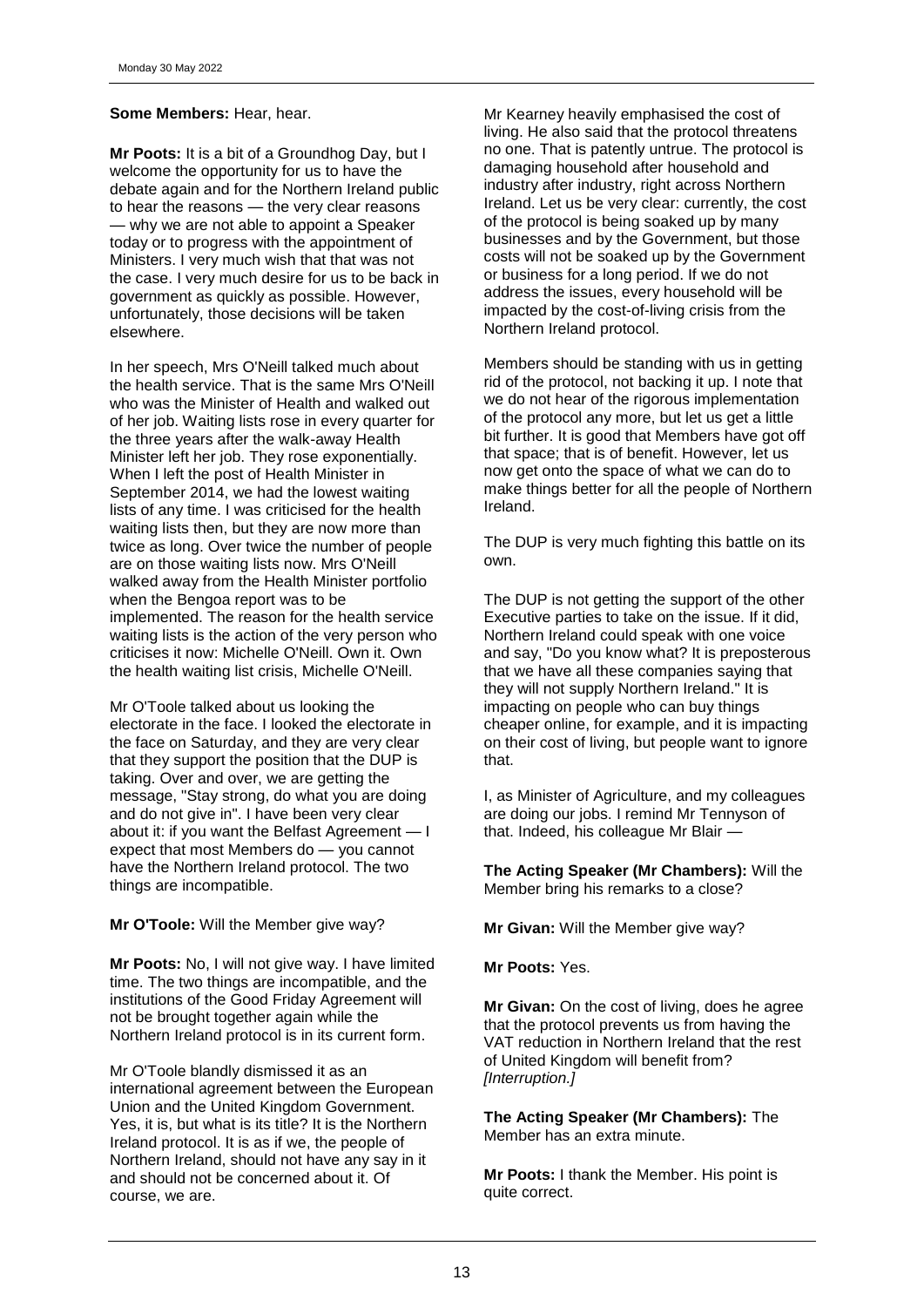Mr Tennyson's colleague Mr Blair seems to realise that we are working — he might want to have a chat with him — because he submitted a flood of questions last week. I welcome them, and they will be answered to Mr Blair as we get on with our job. I am at my work every day, and we are making many decisions. What are the other Ministers from the other parties doing? Perhaps we will see a bit more activity from them in the future. Mr Murphy said that Ms Hargey was negotiating with London about getting money distributed, so the 24-week period that we negotiated during previous talks is proving useful in that people still have government, with Ministers —

**The Acting Speaker (Mr Chambers):** Will the Member bring his remarks to a close?

**Mr Poots:** — engaging. People need to realise and recognise that.

**Mr McCrossan:** Thank you, Mr Acting Speaker, for stepping in today. Unfortunately, you have had to preside over what has been an entirely shameful episode. Many people at home will be watching this with even more frustration than they had four weeks ago.

The message does not seem to have hit anywhere near the doors of the DUP Members on the opposite Benches. I am in my constituency office every day, and I listen to constituents every single day *[Interruption.]* You can hit the table all you like, but there seems to be a lapse in reality on the Benches of the DUP. The people who are on the phone to me and, I am sure, other Members across the House are not saying, "My children can starve today, so long as you sort the protocol"; "I can't put clothes on my children's back, but it's OK they'll do without. Sort the protocol"; or, "My mother is lying in a hospital bed dying, but it's OK. Sort the protocol". Wake up, and come back to earth. This is totally and utterly ridiculous messing about. This, today, is not about real life. It is a distraction move by the DUP. A distraction move so that it does not have to go into office. It is pointing the finger at everyone else on these Benches.

Today is about nominating a Speaker to enable the Assembly to function to some degree, even if it is in shadow form. That would not be perfect, but it would ensure that we can resolve the problems that people are facing in their homes, in their jobs and in schools and hospitals, including the cost-of-living crisis, addiction services and mental health services. Those are real-life problems. I do not know who is ringing you, but I can tell you one thing: they

are not ringing the majority of Members of the House, saying, "It doesn't matter about everything else. Prioritise the protocol". Using that as an excuse is utter nonsense.

This place was built on compromise and agreement. Holding these institutions down will not resolve anything for any of our constituents — not one. The reality is that the DUP is ashamed of its involvement in propping up Theresa May's Government. It is ashamed that it polished the big red bus that much that it reversed over the top of it. The reality is that you broke it, so you own it. You have taken no responsibility for the fact that the Brexit protocol is here because of a reckless Brexit that your party championed, day and night. Where has it got our people? Here is a dose of reality for you: people are starving, people cannot feed their children and people cannot heat their homes.

**Mrs Long:** Will the Member give way?

**Mr McCrossan:** I will, briefly, in a wee moment.

People cannot even afford to travel to their jobs because of the price of fuel.

People cannot visit their loved ones in hospital because of the ongoing rules preventing them from going there in great numbers. There is a reality here, folks.

People have elected us all to resolve those problems, and, regardless of whether the DUP accepts it, no one gave Members over there a mandate to fold their arms and stamp their feet. That is the reality. I would love to meet one constituent who says, "Fair play to youse, hey. My children will have no food tonight, but, as long as you sort the protocol, boys, even if that takes you a year". I am not being flippant, but that is what it looks like from this side of the House. People are totally and utterly sick of it, and they are watching you today from home standing up there and distracting, hardly even mentioning, might I add, the cost-of-living crisis but talking about the protocol, the protocol the protocol that is here because you championed Brexit. That is the reality. Take some ownership *[Interruption.]* 

**The Acting Speaker (Mr Chambers):** The Member has the Floor.

**Mr McCrossan:** Thank you, Mr Acting Speaker. Take some ownership of the decisions that you have taken and the positions that you have adopted. You seem to think that everyone else has forgotten because you repeat the same lie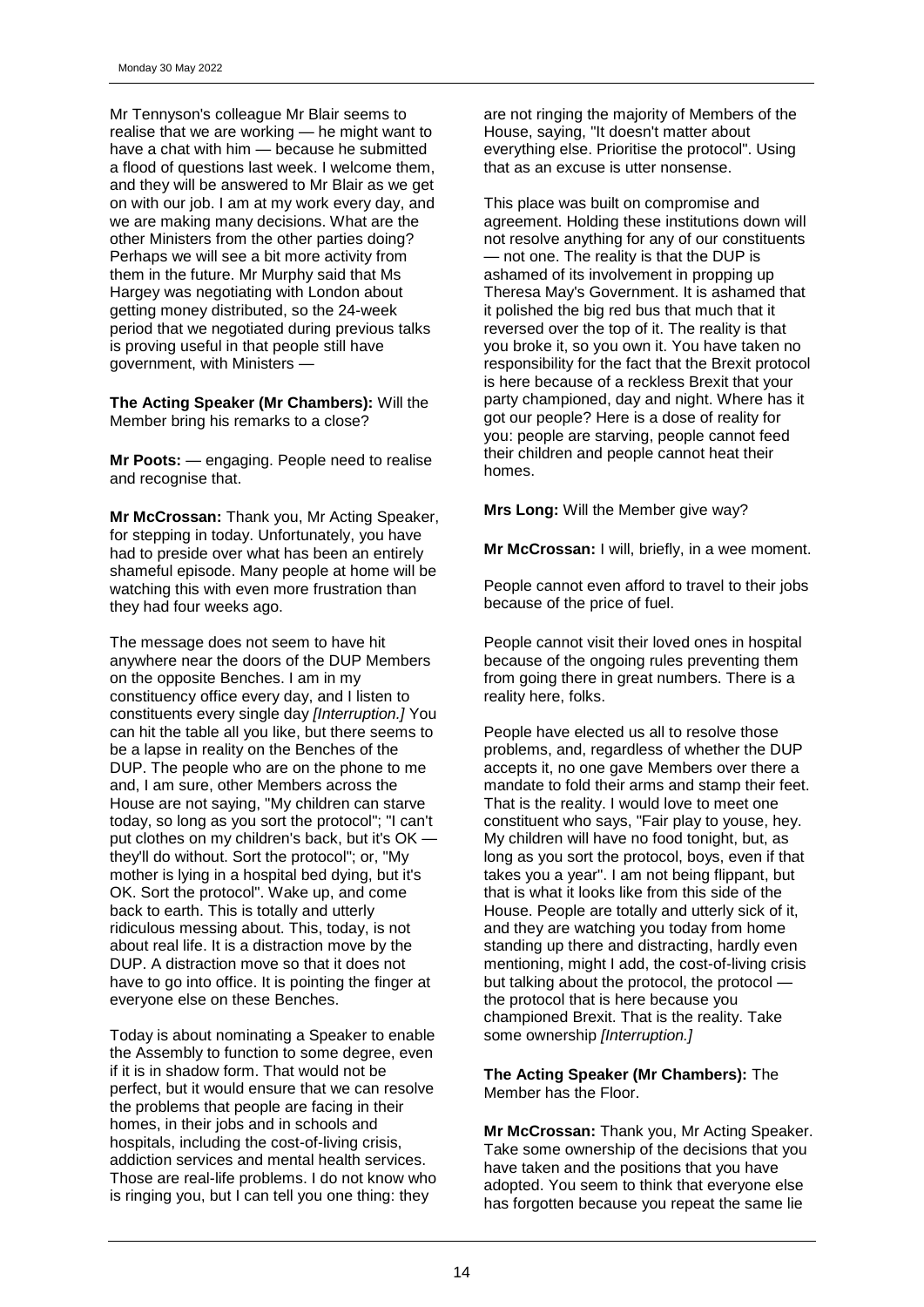over and over again. What will you do tomorrow? How long will this go on? How many people will die? How many families —

#### **Mr Allister:** *[Interruption.]*

**Mr McCrossan:** I am listening to the DUP leader — the real DUP leader, Mr Allister — in the corner shouting at me. The real reason that you are in this position is that you are so fearful of that man and the TUV that you will not put people first. That is the reality.

Listen, folks, to a dose of reality. Families are struggling. People cannot travel to their work, and people are in hospitals, sick and dying.

**The Acting Speaker (Mr Chambers):** Will the Member bring his remarks to a close?

**Mr McCrossan:** I will, Mr Acting Speaker.

You need to get real here. You are not elected to sit over there and do nothing. You are elected to resolve problems and deliver, so get back and do your work.

**Mrs Little-Pengelly:** First, I congratulate the Members who made their maiden speeches today. Well done to all those who contributed.

I am utterly dismayed by the tone and nature of the debate. Of course we do not all agree; we all know that. I have been involved in the process since 2007, and I have worked with many Members across the House. The one thing that we all know is that, in order to make the process work, we need to understand one another, to show some respect and to work on solutions together. I am dismayed to hear the jeering and sneering from others about the concerns of unionists. I am deeply dismayed to hear the genuine issues of unionism being described as nonsense, a tactic or some sort of a stunt. *[Interruption.]* I am dismayed, frankly, to hear from the Benches across not just the demeaning, disregarding and dismissing of the deep and genuine concerns of unionism that we have heard for the past two years but now insults.

I could easily say to any of the Members on the Benches across, "When was the last time that you spoke to people who were in the IRA?". I could easily call out the behaviour of the past number of years. In the five years of the previous mandate, Sinn Féin brought down and kept down the institutions for three years. You have said today that it is OK when you do it and that it is OK when it is an issue that is important to Sinn Féin but that, when it is an issue that is

of concern to unionism, "Forget all about it. Get in there. You are talking nonsense". We are utterly dismissed.

**Mr Butler:** On a point of order, Mr Acting Speaker. I cannot hear what is being said by any of the Members. There is too much chuntering going on from the left and the right at times. Can you ask all Members to show a bit of decorum in the Chamber? The people of Northern Ireland are being let down on many fronts, and some of the behaviour and chuntering is unacceptable.

#### **The Acting Speaker (Mr Chambers):**

Members, I think that everybody who wanted to speak has had an opportunity to do so in proper order. Please respect that and give Members the courtesy of being heard. Please exercise a little courtesy to other Members.

**Mrs Little-Pengelly:** Thank you, Mr Acting Speaker.

**Mr Poots:** Will the Member give way?

**Mrs Little-Pengelly:** Yes.

**Mr Poots:** Does the Member recognise that, when Mr Murphy was throwing his allegations about, the DUP is subject only to the decisions of the party officer team and the party executive team, unlike Sinn Féin, which seems to rely on the IRA army council?

**The Acting Speaker (Mr Chambers):** The Member will have an extra minute.

**Mrs Little-Pengelly:** I thank the Member for that contribution.

The reality is that we all have issues that matter deeply to us and to the communities out there, and we must do our best to get those issues resolved.

I appeal to everyone around the Chamber by saying that the only way that has ever worked in Northern Ireland is through us speaking to one another and trying to get solutions together. That has not happened for over two years.

#### **1.15 pm**

When the protocol was announced in late 2019, there was a full year before it came in on 1 January 2021. In that year, we highlighted the many problems and concerns that we had. We went to the British Government and to Brussels, but, rather than getting the compromises that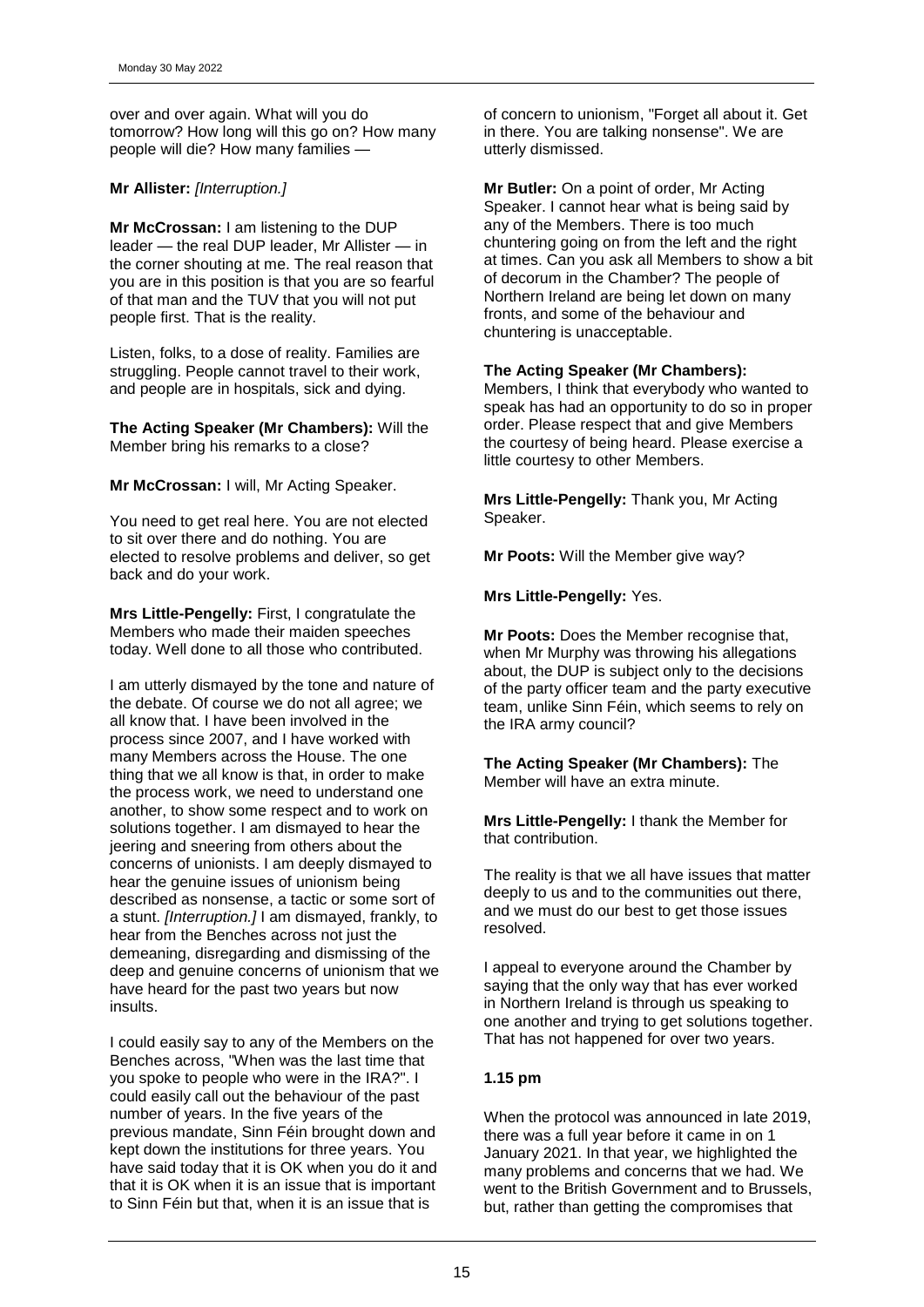we needed, parties across the Chamber ran to Dublin and Brussels and asked them not to give an inch, not to compromise and to implement rigorously the protocol as it stood.

**Mrs Long:** Will the Member give way?

**Mrs Little-Pengelly:** I do not have time, unfortunately.

When the protocol came into effect on 1 January 2021, the problems unfortunately emerged. We have seen some solutions and some tinkering with those issues, but what we need now is a genuine resolution.

The Member opposite asked, "What is it that the DUP stands for?". The DUP believes in Northern Ireland and wants Northern Ireland to work. It cannot work if there is a deep fracture, and that fracture is caused by the Northern Ireland protocol. We are all here today and can continue our process only if the Assembly and the institutions are based on the concept of consent. Unionism is no longer consenting to be part of a process that demeans, disregards, dismisses and insults its genuine concerns. This is not just a unionist issue. Unless we get the protocol resolved, it will create huge amounts of paperwork and cause costs to be passed on to the ordinary people of Northern Ireland at a time of a cost-of-living crisis. This is bad, and we need to get it resolved.

I appeal to all of you to stop the shouting across the Chamber, the jeering and the insults. Get around a table and find solutions. The sooner the issue is resolved, the sooner the Northern Ireland Executive can get back and this place can function properly. It is in all of our hands.

**The Acting Speaker (Mr Chambers):** No other Members have indicated that they wish to speak.

*Question put, That Mr Mike Nesbitt be Speaker of this Assembly.*

*Ayes 27; Noes 26.*

#### **AYES**

#### **UNIONIST:**

*Dr Aiken, Mr Allen, Mr Beattie, Mr Butler, Mr Elliott, Mr Nesbitt, Mr Stewart, Ms Sugden, Mr Swann.*

#### **OTHER:**

*Ms Armstrong, Mr Blair, Ms Bradshaw, Mr Brown, Mr Carroll, Mr Dickson, Mr Donnelly, Ms Eastwood, Ms Egan, Mr Honeyford, Mrs Long, Ms McAllister, Mr McReynolds, Mr Mathison, Mr Muir, Ms Nicholl, Dr O'Lynn, Mr Tennyson.*

*Tellers for the Ayes: Mr Butler and Mr Stewart.*

#### **NOES**

#### **UNIONIST:**

*Mr Allister, Mr Bradley, Mr Brett, Mr Brooks, Mr K Buchanan, Mr T Buchanan, Mr Buckley, Ms Bunting, Mrs Cameron, Mr Clarke, Mrs Dodds, Mr Dunne, Mr Easton, Mrs Erskine, Ms Forsythe, Mr Frew, Mr Givan, Mr Harvey, Mr Irwin, Mr Kingston, Mrs Little-Pengelly, Mr Lyons, Miss McIlveen, Mr Middleton, Mr Poots, Mr Robinson.*

*Tellers for the Noes: Mr K Buchanan and Ms Forsythe.*

| Total Votes         | 53 | Total Ayes                        | 27 | [50.9%]    |
|---------------------|----|-----------------------------------|----|------------|
| Nationalist Votes 0 |    | Nationalist Ayes 0                |    | 10.0%1     |
|                     |    | Unionist Votes 35 Unionist Ayes 9 |    | $[25.7\%]$ |
| Other Votes         | 18 | Other Ayes                        | 18 | [100.0%]   |

*The following Members voted in both Lobbies and are therefore not counted in the result: Mr Durkan, Ms Hunter, Mr McCrossan, Mr McGlone, Mr McGrath, Ms McLaughlin, Mr McNulty, Mr O'Toole.*

*Question accordingly negatived (crosscommunity vote).*

*Question put, That Mr Patsy McGlone be Speaker of this Assembly.*

**The Acting Speaker (Mr Chambers):** I have been advised by the party Whips that, in accordance with Standing Order 27(1A)(b), there is agreement that we can dispense with the three minutes and move straight to the **Division** 

*The Assembly divided:*

*Ayes 53; Noes 26.*

#### **AYES**

#### **NATIONALIST:**

*Dr Archibald, Mr Baker, Mr Boylan, Ms Brogan, Mr Delargy, Ms Dillon, Ms Dolan, Mr Durkan, Ms Ennis, Ms Ferguson, Ms Flynn, Mr Gildernew, Ms Hargey, Ms Hunter, Mr Kearney,*